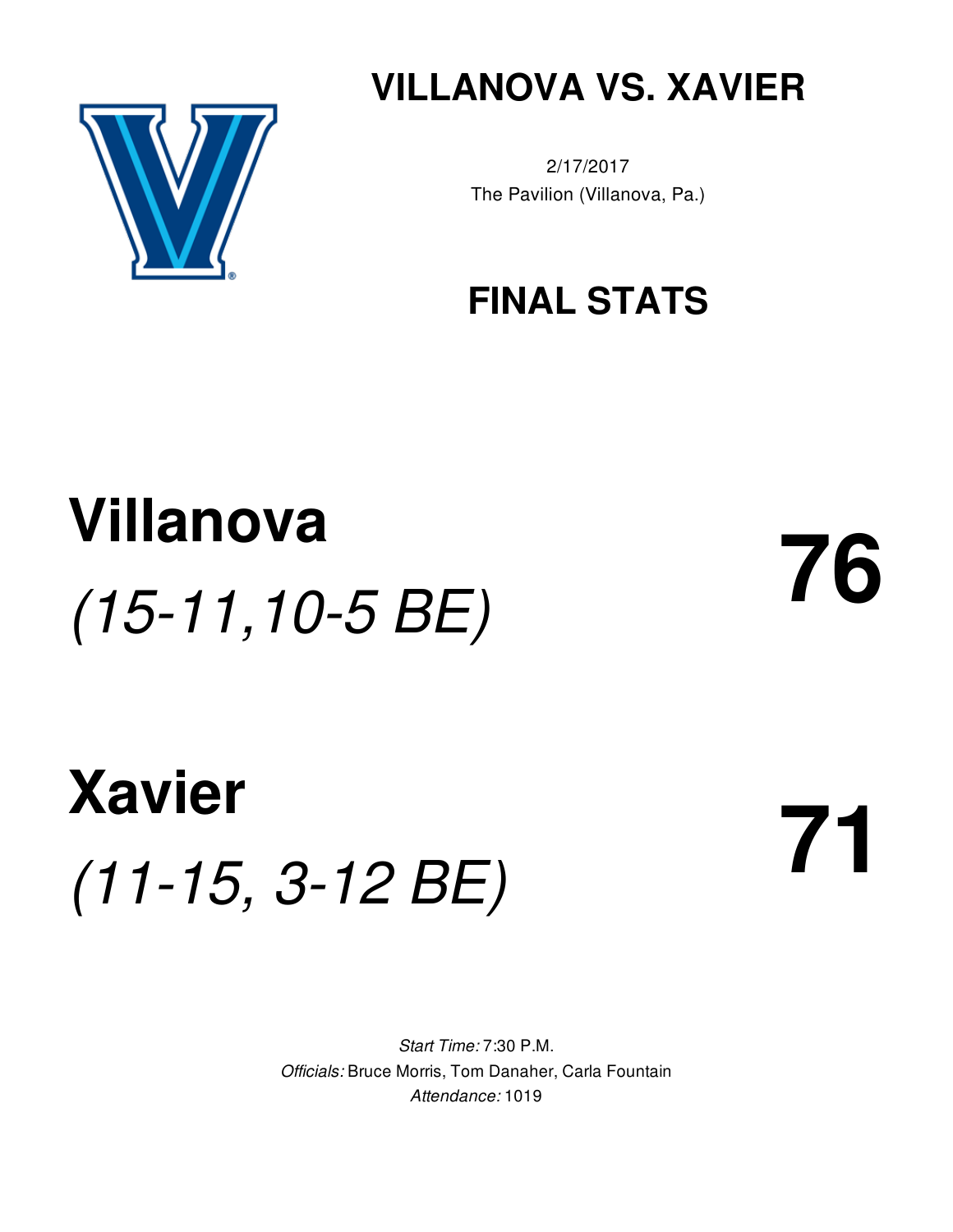#### **Official Basketball Box Score -- Game Totals -- Final Statistics Xavier vs Villanova 2/17/2017 7:30 P.M. at The Pavilion (Villanova, Pa.)**

#### **Xavier 71 - 11-15, 3-12 BE**

|             |                         |                       |                |   | Total                    | 3-Ptr                |                |                |                      | Rebounds       |                  |                |                       |    |          |                |                        |
|-------------|-------------------------|-----------------------|----------------|---|--------------------------|----------------------|----------------|----------------|----------------------|----------------|------------------|----------------|-----------------------|----|----------|----------------|------------------------|
| ##          | Player                  |                       |                |   | FG-FGA 3PT FG-FGA FT-FTA |                      |                |                | Off Reb              | Def Reb        | Tot Reb          | <b>PF</b>      | TPI                   |    |          | A TO BIK Stl   | <u>Min</u>             |
| 00          | TURNER, MARQUIA         |                       |                | g | $6 - 13$                 | $1 - 2$              |                | $1 - 3$        | 0                    | 3              | 3                | 4              | 14                    | 7. | 3        | 0              | 47                     |
| 01          | <b>FINCHER, KINDELL</b> |                       |                | g | $5 - 9$                  | $4 - 6$              |                | $0 - 0$        | $\mathbf 0$          | 3              | 3                | 0              | 14                    | 0  |          | 0              | 41                     |
| 21          | BLACKWELL, MADDISON     |                       |                | f | $2 - 12$                 | $0 - 1$              |                | $2 - 2$        |                      | 8              | 9                | 2              | 6                     | 2  | 0        | 2              | 41                     |
| 23          | <b>SCHAEFER, LEAH</b>   |                       |                | f | $3 - 4$                  | $0 - 0$              |                | $0-0$          | $\mathbf 0$          | 4              | 4                | $\overline{2}$ | 6                     |    | $\Omega$ | 0<br>$\Omega$  | 29                     |
| 30          | GAFFNEY, RAESHAUN       |                       |                | g | $6 - 15$                 | $0 - 1$              |                | $4 - 8$        |                      | 11             | 12               | 3              | 16                    | 5  | 3        | 0<br>$\Omega$  | 39                     |
| 12          | BYRD, JADA              |                       |                |   | 1-1                      | $0 - 0$              |                | $0 - 0$        |                      | 1              | 2                | $\overline{2}$ | 2                     |    |          | 0<br>$\Omega$  | 21                     |
| 20          | <b>OWENS, NA'TESHIA</b> |                       |                |   | 0-0                      | $0 - 0$              |                | $0-0$          | $\Omega$             | $\mathbf 0$    | 0                | 0              | 0                     | 0  | 0        | 0<br>0         |                        |
| 24          | THOMPSON, MARTHA        |                       |                |   | 0-0                      | $0 - 0$              |                | $0 - 0$        | 0                    | 2              | 2                | 0              | 0                     | 0  | 0        | 0<br>$\Omega$  | $\overline{2}$         |
| 25          | AIJANEN, ANNIINA        |                       |                |   | $3 - 5$                  | $0 - 1$              |                | $1 - 2$        | 0                    |                |                  | 0              | 7                     |    | 0        | 0              | 17                     |
| 45          | PARTLOW, IMANI          |                       |                |   | $3 - 7$                  | $0-0$                |                | $0 - 1$        | 0                    | 2              | 2                |                | 6                     | 0  | 0        | 0<br>-0        | 12                     |
|             | <b>TEAM</b>             |                       |                |   |                          |                      |                |                | 3                    | 5              | 8                |                |                       |    | 0        |                |                        |
|             | <b>TOTALS</b>           |                       |                |   | 29-66                    | $5 - 11$             |                | $8 - 16$       | 6                    | 40             | 46               | 15             | 71                    | 17 | 8        | 2<br>4         | 250                    |
|             |                         |                       |                |   |                          |                      |                |                |                      |                |                  |                |                       |    |          |                | Deadball Rebounds: 3,1 |
| <b>FG %</b> | 1st Half:<br>1st Qtr    | $15 - 27$<br>$8 - 14$ | 55.6%<br>57.1% |   | 2nd Half:<br>2nd Qtr     | $9 - 27$<br>$7 - 13$ | 33.3%<br>53.8% | OT:<br>3rd Qtr | $5 - 12$<br>$4 - 15$ | 41.7%<br>26.7% | Game:<br>4th Qtr |                | $29 - 66$<br>$5 - 12$ |    |          | 43.9%<br>41.7% |                        |
| 3FG %       | 1st Half:               | $2 - 4$               | 50.0%          |   | 2nd Half:                | $2 - 6$              | 33.3%          | OT:            | $1 - 1$              | 100.0%         | Game:            |                | $5 - 11$              |    |          | 45.5%          |                        |
|             | 1st Qtr                 | $1-2$                 | 50.0%          |   | 2nd Qtr                  | $1 - 2$              | 50.0%          | 3rd Qtr        | $1-3$                | 33.3%          | 4th Qtr          |                | $1 - 3$               |    |          | 33.3%          |                        |
| FT%         | 1st Half:               | $0 - 1$               | 00.0%          |   | 2nd Half:                | $4-6$                | 66.7%          | OT:            | 4-9                  | 44.4%          | Game:            |                | $8 - 16$              |    |          | 50.0%          |                        |
|             | 1st Qtr                 | $0 - 1$               | 00.0%          |   | 2nd Qtr                  | $0 - 0$              | $0\%$          | 3rd Qtr        | $0 - 0$              | $0\%$          | 4th Qtr          |                | $4-6$                 |    |          | 66.7%          |                        |

### **Villanova 76 - 15-11,10-5 BE**

|       |                         |          |       |   | Total             | 3-Ptr    |       |           | <b>Rebounds</b> |             |                |         |                 |                |                |                |             |                       |          |                        |
|-------|-------------------------|----------|-------|---|-------------------|----------|-------|-----------|-----------------|-------------|----------------|---------|-----------------|----------------|----------------|----------------|-------------|-----------------------|----------|------------------------|
|       | ## Plaver               |          |       | S | FG-FGA 3PT FG-FGA |          |       | $FT-FTA$  | Off Reb         |             | Def Reb        | Tot Reb |                 | <b>PF</b>      | <b>TPI</b>     |                |             | A TO BIK Stl          |          | Min                    |
| 02    | LOUIN, ALEX             |          |       | g | $6 - 15$          | $3 - 8$  |       | $3 - 3$   |                 | 2           | 9              |         | 11              | 4              | 18             | 4              |             | $\mathbf{2}^{\prime}$ |          | 49                     |
| 12    | QUINN, MEGAN            |          |       | С | $5 - 11$          | $3 - 7$  |       | $0 - 0$   |                 |             | 9              |         | 10 <sub>1</sub> |                | 13             | 1.             | 3           | 2 <sub>0</sub>        |          | 40                     |
| 21    | <b>TUCKER, JANNAH</b>   |          |       |   | $1 - 8$           | 1-6      |       | $0 - 0$   |                 | $\Omega$    | 5              |         | 5               | 2              | 3              |                | $\Omega$    |                       |          | 44                     |
| 31    | HAHN, ADRIANNA          |          |       | g | $10-21$           | $7 - 14$ |       | $6 - 8$   |                 | 0           | $\overline{2}$ |         | 2               | $\overline{4}$ | 33             | 3              | $\mathbf 0$ | 0 <sub>0</sub>        |          | 41                     |
| 32    | <b>WILKES, SAMANTHA</b> |          |       |   | $2 - 9$           | $1 - 6$  |       | $0-0$     |                 | 3           | $\overline{7}$ |         | 10              | 3              | 5              | $\overline{2}$ |             | 2 <sub>2</sub>        |          | 33                     |
| 11    | DILLARD, JORDAN         |          |       |   | $1 - 2$           | $0-0$    |       | $0 - 0$   |                 |             | 3              |         | 4               |                | 2              |                | 0           | 0                     | - 0      | 19                     |
| 25    | <b>JEKOT, KELLY</b>     |          |       |   | $0 - 5$           | $0 - 3$  |       | $0-0$     |                 | $\mathbf 0$ | 0              |         | 0               |                | 0              | 3              | 0           | 0                     | 0        | 16                     |
| 30    | <b>GEDAKA, MARY</b>     |          |       |   | $0 - 2$           | $0-0$    |       | $2 - 2$   |                 | $\mathbf 0$ | $\mathbf 0$    |         | 0               |                | $\overline{2}$ | $\mathbf{0}$   | 0           | 0                     | $\Omega$ | 8                      |
|       | <b>TEAM</b>             |          |       |   |                   |          |       |           |                 |             |                |         | $\overline{c}$  | 0              |                |                | 0           |                       |          |                        |
|       | <b>TOTALS</b>           |          |       |   | 25-73             | 15-44    |       | $11 - 13$ |                 | 8           | 36             |         | 44              | 17             | 76             | 15             | 5           | -7                    | 4        | 250                    |
|       |                         |          |       |   |                   |          |       |           |                 |             |                |         |                 |                |                |                |             |                       |          | Deadball Rebounds: 1,0 |
| FG %  | 1st Half:               | 13-31    | 41.9% |   | 2nd Half:         | $6 - 29$ | 20.7% | OT:       |                 | $6 - 13$    | 46.2%          |         | Game:           |                | $25 - 73$      |                |             | 34.2%                 |          |                        |
|       | 1st Qtr                 | $8 - 17$ | 47.1% |   | 2nd Qtr           | $5 - 14$ | 35.7% | 3rd Qtr   |                 | $3 - 14$    | 21.4%          |         | 4th Qtr         |                | $3 - 15$       |                |             | 20.0%                 |          |                        |
| 3FG % | 1st Half:               | $9 - 19$ | 47.4% |   | 2nd Half:         | $4 - 18$ | 22.2% | OT:       |                 | $2 - 7$     | 28.6%          |         | Game:           |                | 15-44          |                |             | 34.1%                 |          |                        |
|       | 1st Qtr                 | $5-9$    | 55.6% |   | 2nd Qtr           | $4 - 10$ | 40.0% | 3rd Qtr   |                 | 1-8         | 12.5%          |         | 4th Qtr         |                | $3 - 10$       |                |             | 30.0%                 |          |                        |
| FT%   | 1st Half:               | $0-0$    | $0\%$ |   | 2nd Half:         | $5-6$    | 83.3% | OT:       |                 | $6 - 7$     | 85.7%          |         | Game:           |                | $11 - 13$      |                |             | 84.6%                 |          |                        |
|       | 1st Qtr                 | $0 - 0$  | $0\%$ |   | 2nd Qtr           | $0 - 0$  | $0\%$ | 3rd Qtr   |                 | $2 - 2$     | 100.0%         |         | 4th Qtr         |                | $3 - 4$        |                |             | 75.0%                 |          |                        |

Officials: Bruce Morris, Tom Danaher, Carla Fountain Technical Fouls: Xavier- TEAM; Villanova- None. Attendance: 1019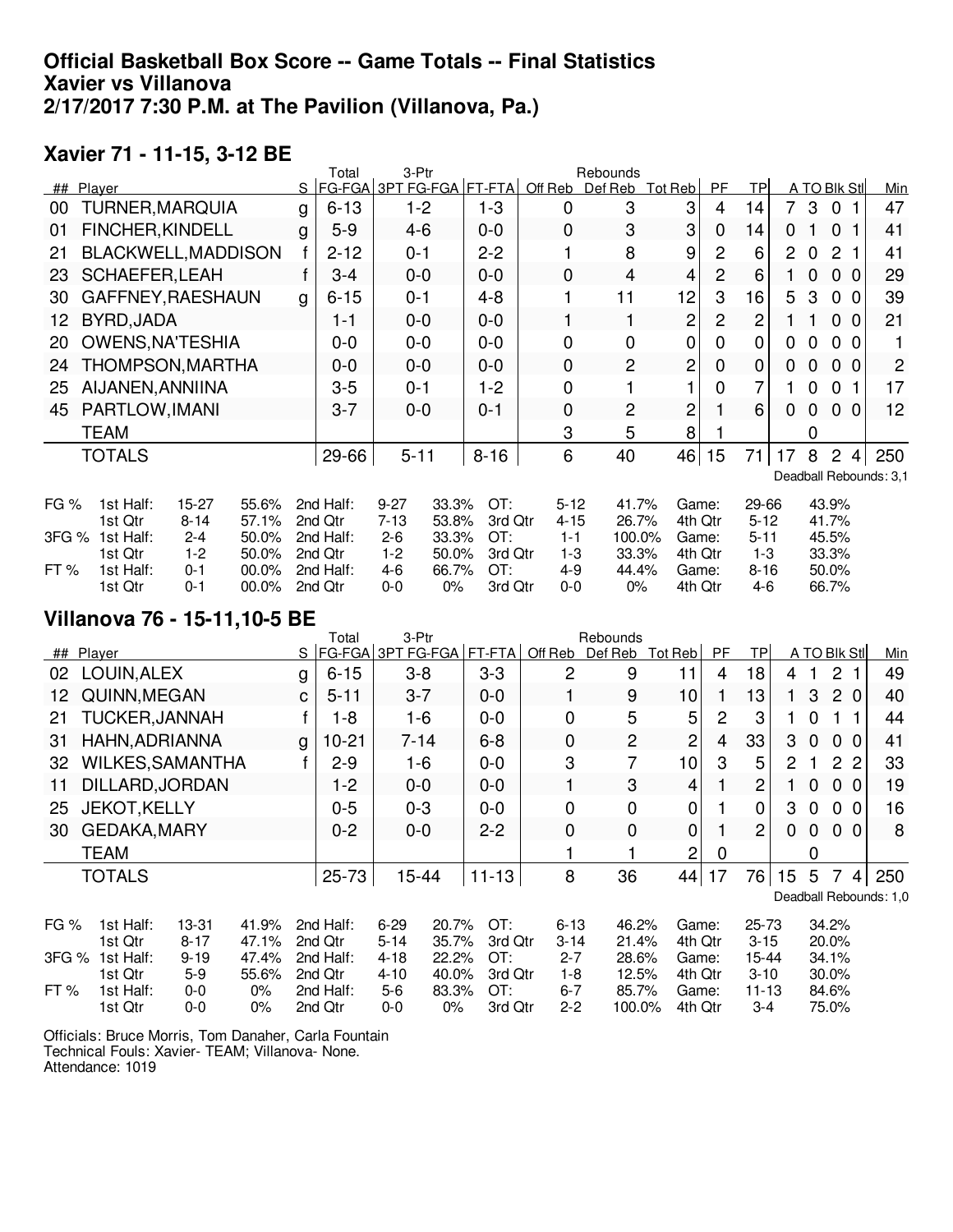| Xavier<br>6<br>Ð<br>∽<br>O-1 | Score by periods | 1st | 2nd $\sqrt{3}$ rd     | 4th | 5th | 6th | Total |
|------------------------------|------------------|-----|-----------------------|-----|-----|-----|-------|
|                              |                  |     |                       |     |     |     | তints |
|                              | Villanova        |     | $\boldsymbol{\Delta}$ |     |     |     | XL    |

Last FG - XU 6th-00:19, VU 6th-00:59.

Largest lead - Xavier by 3 4th-00:30; Villanova by 9 2nd-06:43 XU led for 2:40. VU led for 41:04. Game was tied for 6:10.

|                | In | Off | 2nd                         | Fast          |              |
|----------------|----|-----|-----------------------------|---------------|--------------|
| <b>'</b> তাnts |    |     | Paint Off 2nd<br>T/O Chance | Fast<br>Break | <b>Bench</b> |
| хU             | 38 |     | 6                           |               | 15           |
| VU             | 12 | 5   | 6                           | 5             |              |

Score tied - 8 times Lead changed - 8 times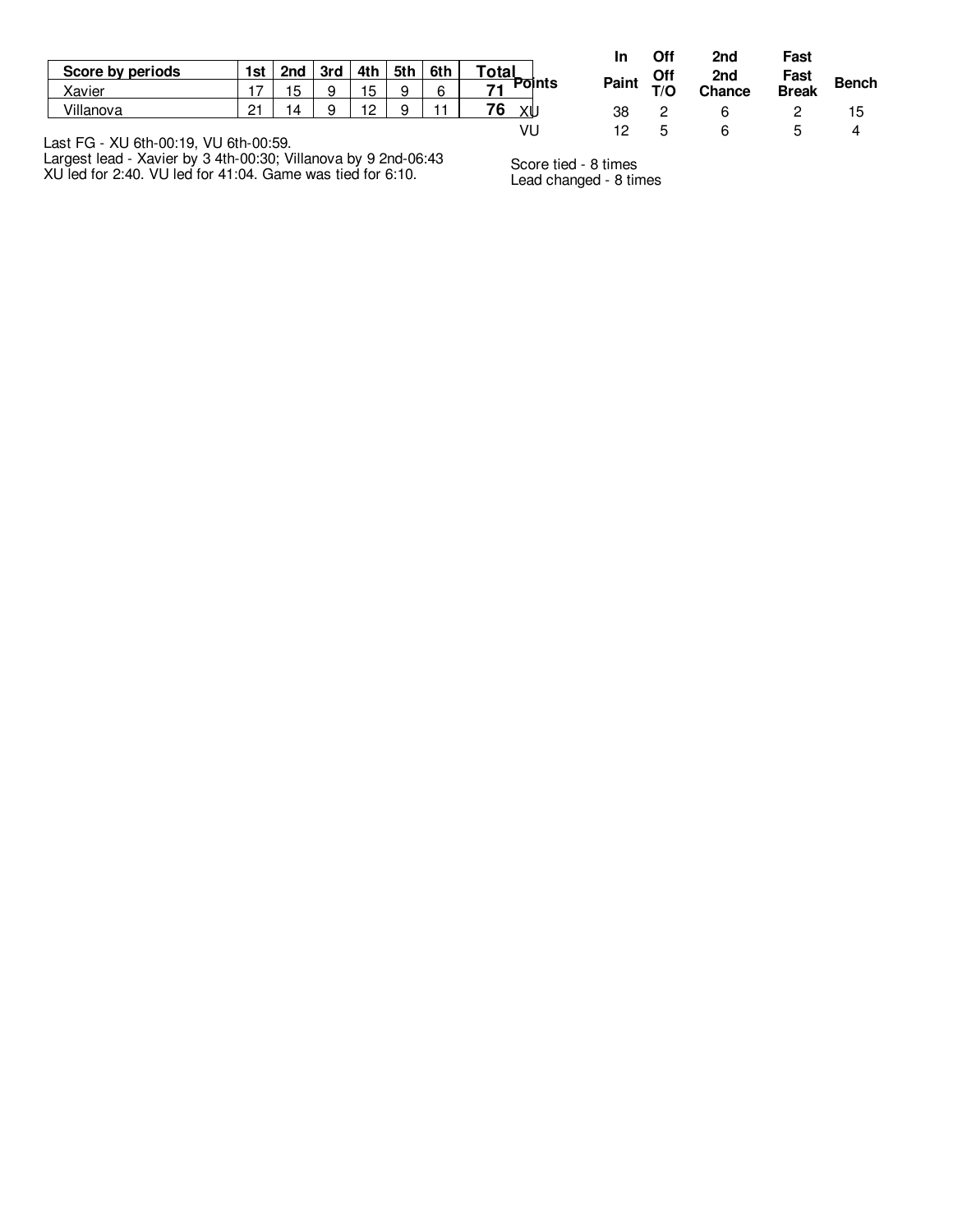#### **Official Basketball Box Score -- Game Totals -- First Half Statistics Xavier vs Villanova 2/17/2017 7:30 P.M. at The Pavilion (Villanova, Pa.)**

#### **Xavier 32 • 11-15, 3-12 BE**

|                       |                                                                                          |                               | Total                      | 3-Ptr                    |                         |                             | Rebounds                |                 |   |                 |   |                |                 |                |     |
|-----------------------|------------------------------------------------------------------------------------------|-------------------------------|----------------------------|--------------------------|-------------------------|-----------------------------|-------------------------|-----------------|---|-----------------|---|----------------|-----------------|----------------|-----|
| ##                    | Player                                                                                   | S                             |                            | FG-FGA 3PT FG-FGA FT-FTA |                         | Off Reb                     | Def Reb                 | Tot Reb PF      |   | TP              |   |                | A TO Blk Stl    |                | Min |
| 00                    | <b>TURNER, MARQUIA</b>                                                                   | g                             | $4 - 7$                    | 1-1                      | $0 - 0$                 | 0                           |                         |                 | 0 | 9               | 4 | $\overline{2}$ | $\Omega$<br>- 0 |                | 18  |
| 01                    | <b>FINCHER, KINDELL</b>                                                                  | g                             | $2 - 4$                    | $1 - 2$                  | $0 - 0$                 | 0                           | $\overline{c}$          | 2               | 0 | 5               | 0 |                | $\Omega$        |                | 17  |
| 21                    | BLACKWELL, MADDISON                                                                      |                               | 1-4                        | $0 - 1$                  | $0 - 0$                 | 0                           | 3                       | 3               |   | 2               | 2 | 0              | 0               |                | 16  |
| 23                    | <b>SCHAEFER, LEAH</b>                                                                    |                               | 1-1                        | $0 - 0$                  | $0 - 0$                 | 0                           |                         |                 | 2 | 2               | 0 | 0              | 0               | $\Omega$       | 7   |
| 30                    | GAFFNEY, RAESHAUN                                                                        | g                             | $3-6$                      | $0-0$                    | $0 - 0$                 | 0                           | 3                       | 3               |   | 6               | 0 | $\overline{2}$ | 0 <sub>0</sub>  |                | 14  |
| 12.                   | BYRD, JADA                                                                               |                               | $0 - 0$                    | $0 - 0$                  | $0 - 0$                 | 0                           |                         |                 |   | 0               |   |                | 0<br>- 0        |                | 10  |
| 20                    | <b>OWENS, NA'TESHIA</b>                                                                  |                               | $0-0$                      | $0-0$                    | $0 - 0$                 | 0                           | 0                       | 0               | 0 | 0               | 0 | 0              | 0<br>- 0        |                | 0   |
| 24                    | THOMPSON, MARTHA                                                                         |                               | $0 - 0$                    | $0-0$                    | $0 - 0$                 | 0                           | $\overline{2}$          | 2               | 0 | 0               | 0 | $\Omega$       | 0               | $\Omega$       | 2   |
| 25                    | AIJANEN, ANNIINA                                                                         |                               | $2 - 2$                    | $0-0$                    | $0 - 0$                 | 0                           |                         |                 | 0 | 4               |   | 0              | 0               | $\Omega$       | 10  |
| 45                    | PARTLOW, IMANI                                                                           |                               | $2 - 3$                    | $0 - 0$                  | $0 - 1$                 | 0                           | $\overline{2}$          | $\overline{c}$  | 0 | 4               | 0 | $\Omega$       | $\Omega$<br>- 0 |                | 6   |
|                       | <b>TEAM</b>                                                                              |                               |                            |                          |                         |                             | 0                       |                 | 0 |                 |   | 0              |                 |                |     |
|                       | <b>Totals</b>                                                                            |                               | $15 - 27$                  | $2 - 4$                  | $0 - 1$                 |                             | 16                      | 17 <sub>1</sub> | 5 | 32 <sub>1</sub> | 8 | 6              | 0               | $\overline{2}$ | 100 |
| FG %<br>3FG %<br>FT % | $8 - 14$<br>57.1%<br>1st Qtr<br>$1-2$<br>1st Qtr<br>50.0%<br>1st Otr<br>$0 - 1$<br>00.0% | 2nd Otr<br>2nd Otr<br>2nd Qtr | $7-13$<br>$1-2$<br>$0 - 0$ | 53.8%<br>50.0%<br>0%     | Half:<br>Half:<br>Half: | 15-27<br>$2 - 4$<br>$0 - 1$ | 55.6%<br>50.0%<br>00.0% |                 |   |                 |   |                |                 |                |     |

#### **Villanova 35 • 15-11,10-5 BE**

|                         |                               |                            |                         |                               | Total                           | 3-Ptr                            |                         |                                  | Rebounds                |                 |   |                |   |                |                |     |     |
|-------------------------|-------------------------------|----------------------------|-------------------------|-------------------------------|---------------------------------|----------------------------------|-------------------------|----------------------------------|-------------------------|-----------------|---|----------------|---|----------------|----------------|-----|-----|
|                         | ## Player                     |                            |                         |                               |                                 | S   FG-FGA   3PT FG-FGA   FT-FTA |                         | Off Reb                          | Def Reb                 | Tot Reb PF      |   | <b>TP</b>      |   |                | A TO Blk Stl   |     | Min |
| 02                      | LOUIN, ALEX                   |                            |                         | g                             | $3-5$                           | $3 - 5$                          | $0-0$                   | 0                                | 5                       | 5               |   | 9              |   |                | 0              |     | 20  |
| 12.                     | QUINN, MEGAN                  |                            |                         | C                             | $3-6$                           | $2 - 4$                          | $0 - 0$                 |                                  | 2                       | 3               | 0 | 8              | 0 |                |                | 0   | 17  |
| 21                      | <b>TUCKER, JANNAH</b>         |                            |                         |                               | $-4$                            | $1 - 3$                          | $0 - 0$                 | 0                                | 2                       | 2               | 0 | 3              |   | 0              | $\mathbf{0}$   |     | 17  |
| 31                      | HAHN, ADRIANNA                |                            |                         | g                             | $4 - 7$                         | $3 - 4$                          | $0 - 0$                 | 0                                | 0                       | 0               |   | 11             | 2 | 0              | 0              | -0  | 16  |
| 32                      | <b>WILKES, SAMANTHA</b>       |                            |                         |                               | l -4                            | $0 - 1$                          | $0 - 0$                 | 0                                | 2                       | 2               | 0 | 2              |   | 0              | $\mathbf{0}$   |     | 10  |
| 11                      | DILLARD, JORDAN               |                            |                         |                               | 1 - 1                           | $0-0$                            | $0 - 0$                 |                                  | 0                       |                 | 0 | $\overline{c}$ |   | 0              | $\Omega$       | - 0 | 7   |
| 25                      | <b>JEKOT, KELLY</b>           |                            |                         |                               | $0 - 3$                         | $0 - 2$                          | $0-0$                   | 0                                | 0                       | 0               |   | 0              | 3 | $\mathbf{0}$   | 0 <sub>0</sub> |     | 10  |
| 30                      | <b>GEDAKA, MARY</b>           |                            |                         |                               | 0-1                             | $0-0$                            | $0 - 0$                 | 0                                | 0                       | 0               |   | 0              | 0 | $\mathbf 0$    | 0 <sub>0</sub> |     | 3   |
|                         | <b>TEAM</b>                   |                            |                         |                               |                                 |                                  |                         | $\Omega$                         |                         |                 | 0 |                |   | 0              |                |     |     |
|                         | <b>Totals</b>                 |                            |                         |                               | 13-31                           | $9 - 19$                         | $0-0$                   | $\overline{2}$                   | 12                      | 14 <sub>1</sub> | 4 | 35             | 9 | $\overline{2}$ |                | 3   | 100 |
| FG %<br>3FG %<br>FT $%$ | 1st Qtr<br>1st Qtr<br>1st Otr | $8 - 17$<br>$5-9$<br>$0-0$ | 47.1%<br>55.6%<br>$0\%$ | 2nd Qtr<br>2nd Otr<br>2nd Otr | $5 - 14$<br>$4 - 10$<br>$0 - 0$ | 35.7%<br>40.0%<br>$0\%$          | Half:<br>Half:<br>Half: | $13 - 31$<br>$9 - 19$<br>$0 - 0$ | 41.9%<br>47.4%<br>$0\%$ |                 |   |                |   |                |                |     |     |

Officials: Bruce Morris, Tom Danaher, Carla Fountain Technical Fouls: Xavier- None. Villanova- None.

|                  |     |     |     |     |     |     |              | In    | Off | 2nd    | Fast         |              |
|------------------|-----|-----|-----|-----|-----|-----|--------------|-------|-----|--------|--------------|--------------|
| Score by periods | 1st | 2nd | 3rd | 4th | 5th | 6th | <b>Total</b> |       | Off | 2nd    | Fast         |              |
| Xavier           | . – | 15  |     | 15  | a   | 6   | Points<br>74 | Paint | T/O | Chance | <b>Break</b> | <b>Bench</b> |
| Villanova        | 21  | ۱⊿  |     | 10  |     | . . | 76<br>XU     | 20    |     |        |              | ō            |
| $ -$             |     |     |     |     |     |     |              |       |     |        |              |              |

Last FG - XU 2nd-00:03, VU 2nd-02:38.

XU led for 0:00. VU led for 19:26. Game was tied for 0:34.

Score tied - 0 times Lead changed - 0 times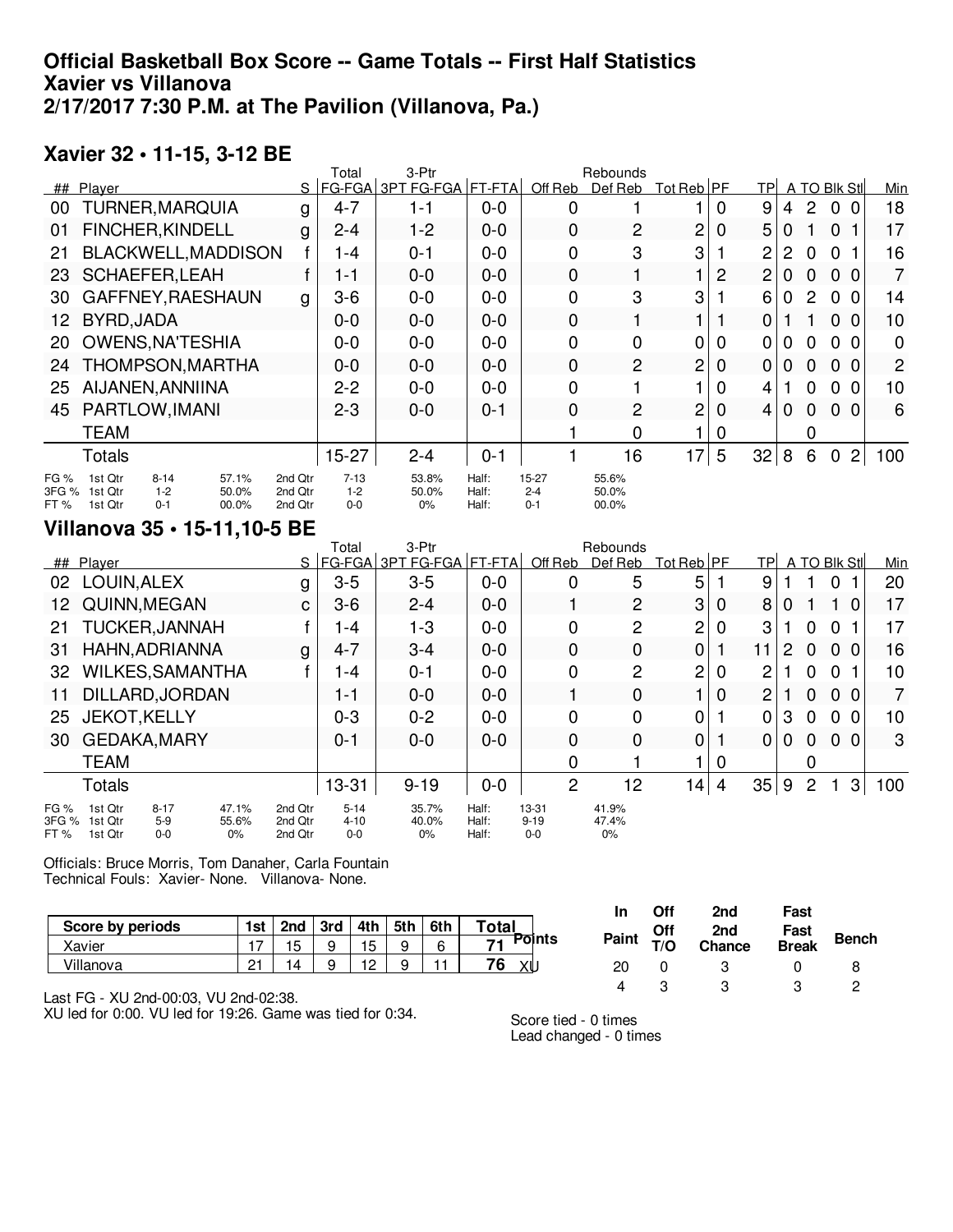#### **Xavier vs Villanova 2/17/2017; 7:30 P.M. at The Pavilion (Villanova, Pa.) Period 1 Play-By-Play**

| <b>VISITORS: Xavier</b>                | <b>Time</b> | <b>Score</b> | Margin         | <b>HOME: Villanova</b>            |
|----------------------------------------|-------------|--------------|----------------|-----------------------------------|
|                                        | 09:39       |              |                | MISSED 3PTR by TUCKER, JANNAH     |
|                                        | 09:39       |              |                | REBOUND (OFF) by QUINN, MEGAN     |
|                                        | 09:26       | $3-0$        | H <sub>3</sub> | GOOD! 3PTR by QUINN, MEGAN        |
|                                        | 09:26       |              |                | ASSIST by HAHN, ADRIANNA          |
| MISSED JUMPER by GAFFNEY, RAESHAUN     | 09:06       |              |                |                                   |
|                                        | 09:06       |              |                | REBOUND (DEF) by QUINN, MEGAN     |
|                                        | 08:54       |              |                | TURNOVER by LOUIN, ALEX           |
| STEAL by FINCHER, KINDELL              | 08:52       |              |                |                                   |
| MISSED 3PTR by FINCHER, KINDELL        | 08:43       |              |                |                                   |
|                                        | 08:43       |              |                | REBOUND (DEF) by LOUIN, ALEX      |
| FOUL by SCHAEFER, LEAH                 | 08:30       |              |                |                                   |
|                                        | 08:28       |              |                | MISSED 3PTR by TUCKER, JANNAH     |
| REBOUND (DEF) by SCHAEFER, LEAH        | 08:28       |              |                |                                   |
|                                        | 08:19       |              |                | FOUL by HAHN, ADRIANNA            |
| GOOD! LAYUP by SCHAEFER, LEAH [PNT]    | 08:14       | $3-2$        | H <sub>1</sub> |                                   |
| ASSIST by TURNER, MARQUIA              | 08:14       |              |                |                                   |
|                                        | 07:41       | $5-2$        | $H_3$          | GOOD! LAYUP by QUINN, MEGAN [PNT] |
| GOOD! JUMPER by GAFFNEY, RAESHAUN      | 07:25       | $5 - 4$      | H <sub>1</sub> |                                   |
|                                        | 07:11       | $8 - 4$      | H 4            | GOOD! 3PTR by HAHN, ADRIANNA      |
|                                        | 07:11       |              |                | ASSIST by LOUIN, ALEX             |
| TURNOVER by GAFFNEY, RAESHAUN          | 06:54       |              |                |                                   |
|                                        | 06:53       |              |                | STEAL by WILKES, SAMANTHA         |
|                                        | 06:49       |              |                | MISSED LAYUP by WILKES, SAMANTHA  |
| REBOUND (DEF) by GAFFNEY, RAESHAUN     | 06:49       |              |                |                                   |
| MISSED JUMPER by GAFFNEY, RAESHAUN     | 06:35       |              |                |                                   |
|                                        | 06:35       |              |                | REBOUND (DEF) by LOUIN, ALEX      |
| FOUL by SCHAEFER, LEAH                 | 06:21       |              |                |                                   |
| SUB IN: BYRD, JADA                     | 06:21       |              |                |                                   |
| SUB IN: AIJANEN, ANNIINA               | 06:21       |              |                |                                   |
| SUB OUT: SCHAEFER, LEAH                | 06:21       |              |                |                                   |
| SUB OUT: GAFFNEY, RAESHAUN             | 06:21       |              |                |                                   |
|                                        | 06:11       |              |                | MISSED LAYUP by QUINN, MEGAN      |
| REBOUND (DEF) by AIJANEN, ANNIINA      | 06:11       |              |                |                                   |
| MISSED JUMPER by TURNER, MARQUIA       | 06:01       |              |                |                                   |
|                                        | 06:01       |              |                | REBOUND (DEF) by TUCKER, JANNAH   |
|                                        | 05:47       | $11 - 4$     | H 7            | GOOD! 3PTR by LOUIN, ALEX         |
|                                        | 05:47       |              |                | ASSIST by HAHN, ADRIANNA          |
| TIMEOUT 30SEC                          | 05:44       |              |                |                                   |
|                                        | 05:44       |              |                | SUB IN: JEKOT, KELLY              |
|                                        | 05:44       |              |                | SUB OUT: HAHN, ADRIANNA           |
| MISSED JUMPER by BLACKWELL, MADDISON   | 05:32       |              |                |                                   |
|                                        | 05:32       |              |                | REBOUND (DEF) by WILKES, SAMANTHA |
|                                        | 05:09       |              |                | MISSED 3PTR by LOUIN, ALEX        |
| REBOUND (DEF) by BLACKWELL, MADDISON   | 05:09       |              |                |                                   |
| GOOD! JUMPER by AIJANEN, ANNIINA [PNT] | 04:55       | $11 - 6$     | H <sub>5</sub> |                                   |
| ASSIST by BLACKWELL, MADDISON          | 04:55       |              |                |                                   |
|                                        | 04:32       | $13-6$       | H <sub>7</sub> | GOOD! JUMPER by WILKES, SAMANTHA  |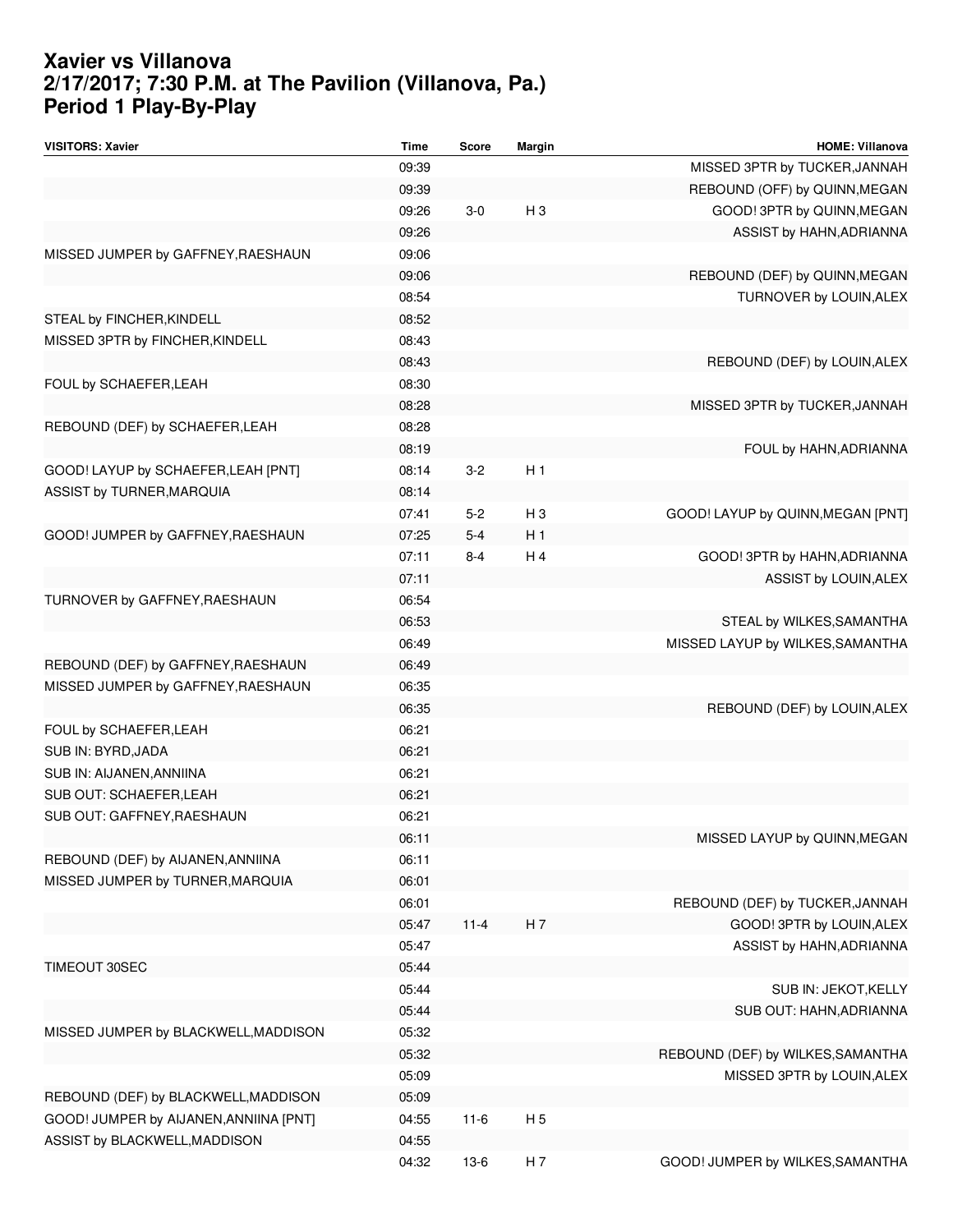| <b>VISITORS: Xavier</b>               | <b>Time</b>    | <b>Score</b> | <b>Margin</b>  | <b>HOME: Villanova</b>          |
|---------------------------------------|----------------|--------------|----------------|---------------------------------|
|                                       | 04:32          |              |                | ASSIST by JEKOT, KELLY          |
| GOOD! LAYUP by FINCHER, KINDELL [PNT] | 04:12          | $13-8$       | H <sub>5</sub> |                                 |
|                                       | 03:55          |              |                | MISSED 3PTR by QUINN, MEGAN     |
| REBOUND (DEF) by BLACKWELL, MADDISON  | 03:55          |              |                |                                 |
| TURNOVER by TURNER, MARQUIA           | 03:44          |              |                |                                 |
|                                       | 03:43          |              |                | STEAL by TUCKER, JANNAH         |
|                                       | 03:38          | $16 - 8$     | H <sub>8</sub> | GOOD! 3PTR by LOUIN, ALEX [FB]  |
|                                       | 03:38          |              |                | ASSIST by WILKES, SAMANTHA      |
|                                       | 03:09          |              |                | FOUL by JEKOT, KELLY            |
| SUB IN: PARTLOW, IMANI                | 03:09          |              |                |                                 |
| SUB OUT: BLACKWELL, MADDISON          | 03:09          |              |                |                                 |
|                                       | 03:09          |              |                | SUB IN: GEDAKA, MARY            |
|                                       | 03:09          |              |                | SUB OUT: QUINN, MEGAN           |
| MISSED JUMPER by FINCHER, KINDELL     | 03:06          |              |                |                                 |
| REBOUND (OFF) by TEAM                 | 03:06          |              |                |                                 |
|                                       | 03:05          |              |                | SUB IN: DILLARD, JORDAN         |
|                                       | 03:05          |              |                | SUB OUT: WILKES, SAMANTHA       |
| GOOD! 3PTR by TURNER, MARQUIA         | 02:55          | $16 - 11$    | H <sub>5</sub> |                                 |
| ASSIST by AIJANEN, ANNIINA            | 02:55          |              |                |                                 |
|                                       | 02:41          | $19 - 11$    | H <sub>8</sub> | GOOD! 3PTR by LOUIN, ALEX       |
|                                       | 02:41          |              |                | ASSIST by JEKOT, KELLY          |
| TURNOVER by BYRD, JADA                | 02:22          |              |                |                                 |
|                                       | 02:21          |              |                | STEAL by LOUIN, ALEX            |
|                                       | 02:01          |              |                | MISSED JUMPER by TUCKER, JANNAH |
| REBOUND (DEF) by FINCHER, KINDELL     | 02:01          |              |                |                                 |
| TURNOVER by TURNER, MARQUIA           | 01:53          |              |                |                                 |
| SUB IN: GAFFNEY, RAESHAUN             | 01:53          |              |                |                                 |
| SUB IN: BLACKWELL, MADDISON           | 01:53          |              |                |                                 |
| SUB OUT: FINCHER, KINDELL             | 01:53          |              |                |                                 |
| SUB OUT: AIJANEN, ANNIINA             | 01:53          |              |                |                                 |
|                                       | 01:53          |              |                | SUB IN: HAHN, ADRIANNA          |
|                                       | 01:53          |              |                | SUB OUT: TUCKER, JANNAH         |
|                                       | 01:29          |              |                | MISSED LAYUP by JEKOT, KELLY    |
| REBOUND (DEF) by BYRD, JADA           | 01:29          |              |                |                                 |
| GOOD! JUMPER by PARTLOW, IMANI [PNT]  | 01:14          | 19-13        | H <sub>6</sub> |                                 |
| ASSIST by TURNER, MARQUIA             | 01:14          |              |                |                                 |
|                                       | 01:14          |              |                | FOUL by GEDAKA, MARY            |
| MISSED FT by PARTLOW, IMANI           | 01:14          |              |                |                                 |
|                                       | 01:14          |              |                | REBOUND (DEF) by LOUIN, ALEX    |
|                                       | 00:49          |              |                | MISSED LAYUP by GEDAKA, MARY    |
| REBOUND (DEF) by PARTLOW, IMANI       | 00:49          |              |                |                                 |
| GOOD! JUMPER by PARTLOW, IMANI [PNT]  | 00:39          |              | H 4            |                                 |
|                                       |                | 19-15        |                |                                 |
| ASSIST by TURNER, MARQUIA             | 00:39<br>00:20 |              |                |                                 |
|                                       |                | $21 - 15$    | H <sub>6</sub> | GOOD! JUMPER by DILLARD, JORDAN |
|                                       | 00:20          |              |                | ASSIST by JEKOT, KELLY          |
| GOOD! LAYUP by TURNER, MARQUIA [PNT]  | 00:03          | $21 - 17$    | H 4            |                                 |

Xavier 17, Villanova 21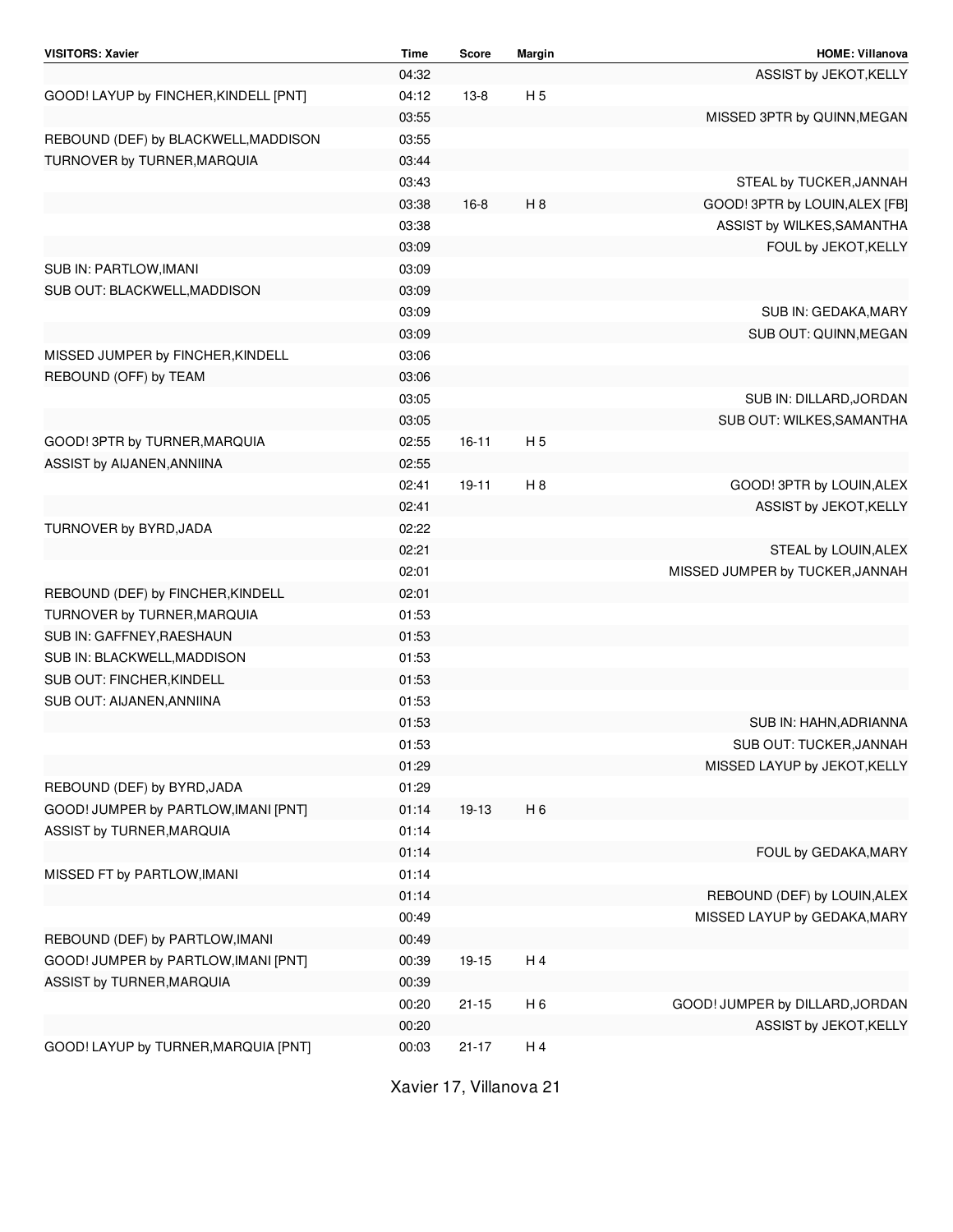| Period 1-only          | In                        | Off        | 2nd                  | Fast                 |              |                        |
|------------------------|---------------------------|------------|----------------------|----------------------|--------------|------------------------|
|                        | Paint                     | T/O<br>Off | <b>Chance</b><br>2nd | <b>Break</b><br>Fast | <b>Bench</b> |                        |
| <b>XUPeriod 1-only</b> | In<br>$P^{\overline{12}}$ | Tİ̃O       | Chance               | <b>Break</b>         | <b>Bench</b> | Score tied - 0 times   |
| VU                     |                           |            |                      |                      |              | Lead changed - 0 times |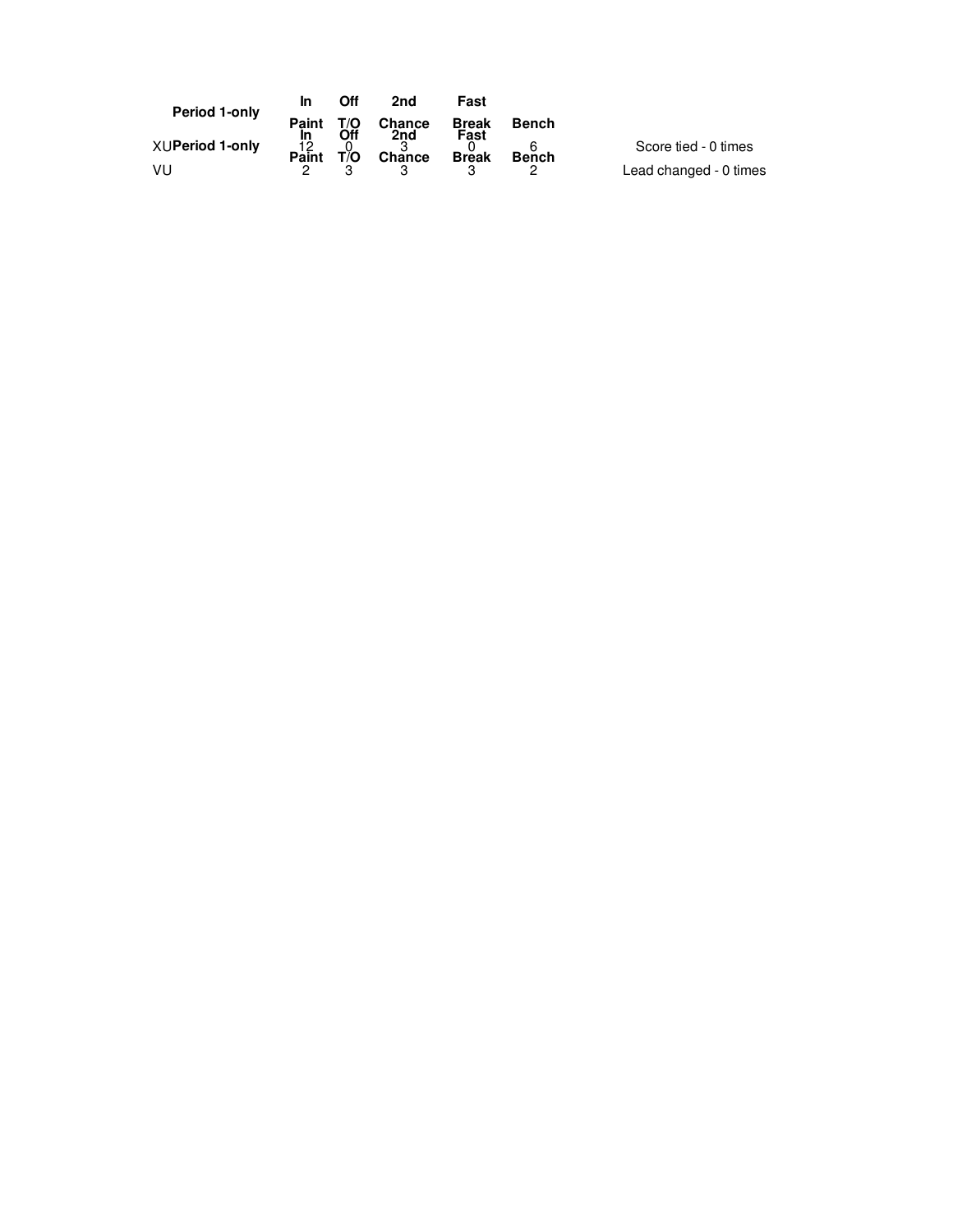#### **Xavier vs Villanova 2/17/2017; 7:30 P.M. at The Pavilion (Villanova, Pa.) Period 2 Play-By-Play**

| <b>VISITORS: Xavier</b>                   | <b>Time</b> | Score     | Margin         | <b>HOME: Villanova</b>           |
|-------------------------------------------|-------------|-----------|----------------|----------------------------------|
| SUB IN: PARTLOW, IMANI                    | 10:00       |           |                |                                  |
| SUB IN: BYRD, JADA                        | 10:00       |           |                |                                  |
| SUB OUT: FINCHER, KINDELL                 | 10:00       |           |                |                                  |
| SUB OUT: SCHAEFER, LEAH                   | 10:00       |           |                |                                  |
|                                           | 10:00       |           |                | SUB IN: JEKOT, KELLY             |
|                                           | 10:00       |           |                | SUB IN: DILLARD, JORDAN          |
|                                           | 10:00       |           |                | SUB OUT: TUCKER, JANNAH          |
|                                           | 10:00       |           |                | SUB OUT: WILKES, SAMANTHA        |
| GOOD! JUMPER by BLACKWELL, MADDISON [PNT] | 09:37       | $21 - 19$ | H <sub>2</sub> |                                  |
|                                           | 09:24       |           |                | MISSED 3PTR by QUINN, MEGAN      |
| REBOUND (DEF) by GAFFNEY, RAESHAUN        | 09:24       |           |                |                                  |
| MISSED JUMPER by TURNER, MARQUIA          | 09:13       |           |                |                                  |
|                                           | 09:13       |           |                | REBOUND (DEF) by TEAM            |
|                                           | 08:56       | $24 - 19$ | H <sub>5</sub> | GOOD! 3PTR by HAHN, ADRIANNA     |
|                                           | 08:37       |           |                | FOUL by LOUIN, ALEX              |
| SUB IN: AIJANEN, ANNIINA                  | 08:37       |           |                |                                  |
| SUB IN: FINCHER, KINDELL                  | 08:37       |           |                |                                  |
| SUB OUT: PARTLOW, IMANI                   | 08:37       |           |                |                                  |
| SUB OUT: BYRD, JADA                       | 08:37       |           |                |                                  |
|                                           | 08:37       |           |                | SUB IN: TUCKER, JANNAH           |
|                                           | 08:37       |           |                | SUB OUT: JEKOT, KELLY            |
| MISSED JUMPER by BLACKWELL, MADDISON      | 08:24       |           |                |                                  |
|                                           | 08:24       |           |                | REBOUND (DEF) by TUCKER, JANNAH  |
|                                           | 07:56       | $27-19$   | $H_8$          | GOOD! 3PTR by TUCKER, JANNAH     |
| GOOD! LAYUP by GAFFNEY, RAESHAUN [PNT]    | 07:38       | $27 - 21$ | H <sub>6</sub> |                                  |
| ASSIST by BLACKWELL, MADDISON             | 07:38       |           |                |                                  |
|                                           | 07:20       |           |                | MISSED LAYUP by HAHN, ADRIANNA   |
| REBOUND (DEF) by BLACKWELL, MADDISON      | 07:20       |           |                |                                  |
| MISSED LAYUP by GAFFNEY, RAESHAUN         | 07:00       |           |                |                                  |
|                                           | 07:00       |           |                | REBOUND (DEF) by LOUIN, ALEX     |
|                                           | 06:43       | $30 - 21$ | H <sub>9</sub> | GOOD! 3PTR by QUINN, MEGAN       |
|                                           | 06:43       |           |                | ASSIST by DILLARD, JORDAN        |
| GOOD! JUMPER by AIJANEN, ANNIINA [PNT]    | 06:19       | $30 - 23$ | H 7            |                                  |
| ASSIST by TURNER, MARQUIA                 | 06:19       |           |                |                                  |
|                                           | 06:04       |           |                | MISSED JUMPER by HAHN, ADRIANNA  |
|                                           | 06:04       |           |                | REBOUND (OFF) by DILLARD, JORDAN |
|                                           | 05:48       |           |                | MISSED 3PTR by LOUIN, ALEX       |
| REBOUND (DEF) by FINCHER, KINDELL         | 05:48       |           |                |                                  |
| GOOD! JUMPER by TURNER, MARQUIA [PNT]     | 05:29       | $30 - 25$ | H <sub>5</sub> |                                  |
| FOUL by BLACKWELL, MADDISON               | 05:14       |           |                |                                  |
| FOUL by BYRD, JADA                        | 05:14       |           |                |                                  |
| SUB IN: SCHAEFER, LEAH                    | 05:14       |           |                |                                  |
| SUB IN: BYRD, JADA                        | 05:14       |           |                |                                  |
| SUB OUT: AIJANEN, ANNIINA                 | 05:14       |           |                |                                  |
| SUB OUT: BLACKWELL, MADDISON              | 05:14       |           |                |                                  |
|                                           | 05:14       |           |                | SUB IN: WILKES, SAMANTHA         |
|                                           | 05:14       |           |                | SUB OUT: DILLARD, JORDAN         |
|                                           |             |           |                |                                  |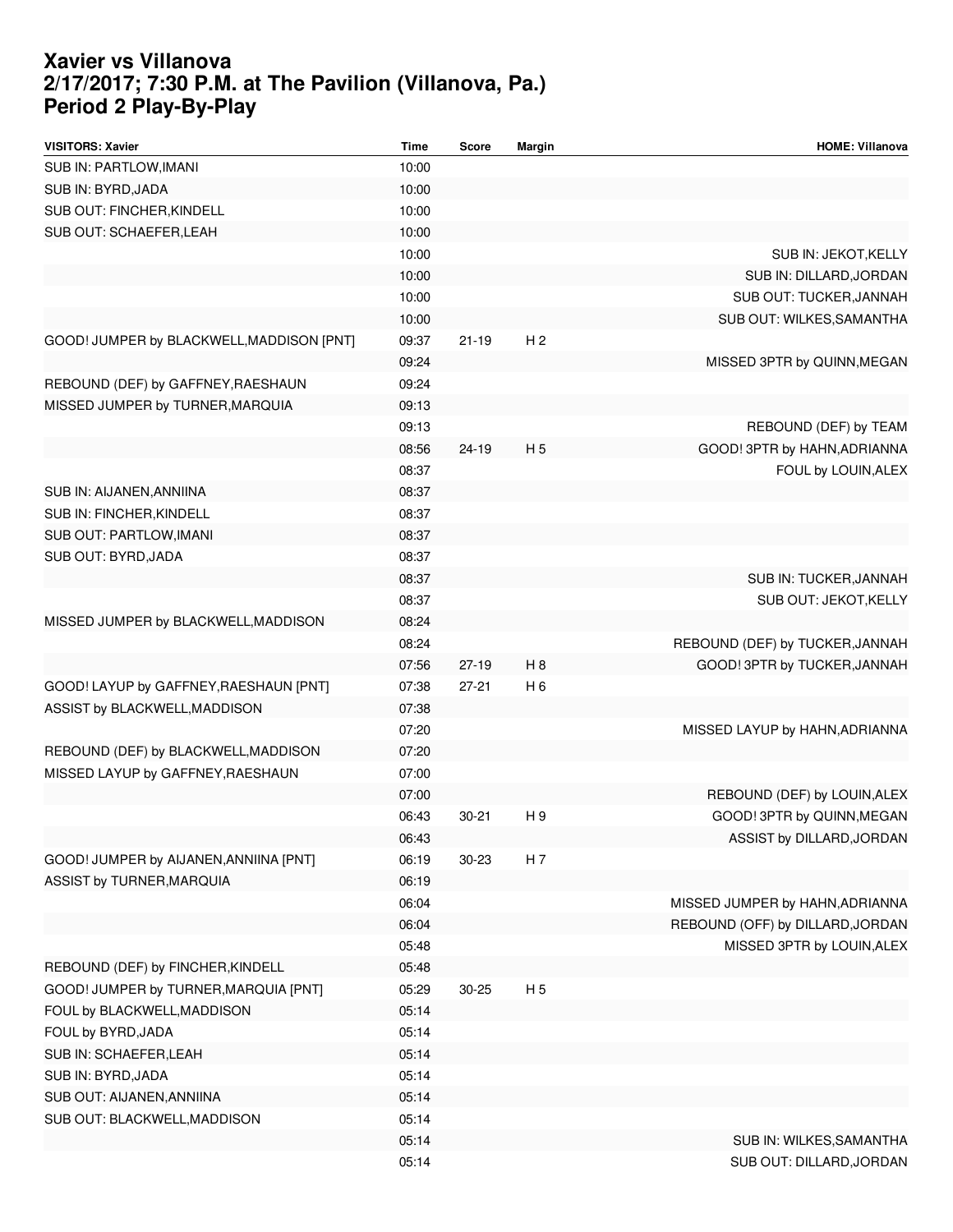| VISITORS: Xavier                   | <b>Time</b> | Score     | <b>Margin</b>  | <b>HOME: Villanova</b>              |
|------------------------------------|-------------|-----------|----------------|-------------------------------------|
|                                    | 04:58       |           |                | MISSED LAYUP by WILKES, SAMANTHA    |
| REBOUND (DEF) by PARTLOW, IMANI    | 04:58       |           |                |                                     |
| GOOD! 3PTR by FINCHER, KINDELL     | 04:32       | $30 - 28$ | H <sub>2</sub> |                                     |
| ASSIST by BYRD, JADA               | 04:32       |           |                |                                     |
| FOUL by GAFFNEY, RAESHAUN          | 04:11       |           |                |                                     |
|                                    | 04:11       |           |                | <b>TIMEOUT MEDIA</b>                |
| SUB IN: PARTLOW, IMANI             | 04:11       |           |                |                                     |
| SUB OUT: TURNER, MARQUIA           | 04:11       |           |                |                                     |
|                                    | 03:57       | 33-28     | H <sub>5</sub> | GOOD! 3PTR by HAHN, ADRIANNA        |
|                                    | 03:57       |           |                | ASSIST by TUCKER, JANNAH            |
| MISSED LAYUP by PARTLOW, IMANI     | 03:40       |           |                |                                     |
|                                    | 03:40       |           |                | BLOCK by QUINN, MEGAN               |
|                                    | 03:38       |           |                | REBOUND (DEF) by WILKES, SAMANTHA   |
|                                    | 03:17       |           |                | MISSED 3PTR by WILKES, SAMANTHA     |
| REBOUND (DEF) by GAFFNEY, RAESHAUN | 03:17       |           |                |                                     |
| GOOD! JUMPER by GAFFNEY, RAESHAUN  | 02:59       | 33-30     | $H_3$          |                                     |
|                                    | 02:38       | 35-30     | H <sub>5</sub> | GOOD! LAYUP by HAHN, ADRIANNA [PNT] |
| TURNOVER by GAFFNEY, RAESHAUN      | 02:19       |           |                |                                     |
| SUB IN: AIJANEN, ANNIINA           | 02:19       |           |                |                                     |
| SUB IN: THOMPSON, MARTHA           | 02:19       |           |                |                                     |
| SUB IN: BLACKWELL, MADDISON        | 02:19       |           |                |                                     |
| SUB IN: TURNER, MARQUIA            | 02:19       |           |                |                                     |
| SUB OUT: PARTLOW, IMANI            | 02:19       |           |                |                                     |
| SUB OUT: SCHAEFER, LEAH            | 02:19       |           |                |                                     |
| SUB OUT: BYRD, JADA                | 02:19       |           |                |                                     |
| SUB OUT: GAFFNEY, RAESHAUN         | 02:19       |           |                |                                     |
|                                    | 02:19       |           |                | SUB IN: JEKOT, KELLY                |
|                                    | 02:19       |           |                | SUB OUT: WILKES, SAMANTHA           |
|                                    | 02:02       |           |                | TURNOVER by QUINN, MEGAN            |
| STEAL by BLACKWELL, MADDISON       | 02:01       |           |                |                                     |
| TURNOVER by FINCHER, KINDELL       | 01:54       |           |                |                                     |
|                                    | 01:38       |           |                | MISSED 3PTR by HAHN, ADRIANNA       |
| REBOUND (DEF) by THOMPSON, MARTHA  | 01:38       |           |                |                                     |
| MISSED 3PTR by BLACKWELL, MADDISON | 01:11       |           |                |                                     |
|                                    | 01:11       |           |                | REBOUND (DEF) by QUINN, MEGAN       |
|                                    | 00:56       |           |                | MISSED 3PTR by JEKOT, KELLY         |
| REBOUND (DEF) by TURNER, MARQUIA   | 00:56       |           |                |                                     |
| MISSED JUMPER by TURNER, MARQUIA   | 00:40       |           |                |                                     |
|                                    | 00:40       |           |                | REBOUND (DEF) by LOUIN, ALEX        |
|                                    | 00:12       |           |                | MISSED 3PTR by JEKOT, KELLY         |
| REBOUND (DEF) by THOMPSON, MARTHA  | 00:12       |           |                |                                     |
| GOOD! JUMPER by TURNER, MARQUIA    | 00:03       | 35-32     | H <sub>3</sub> |                                     |

Xavier 32, Villanova 35

| Period 2-only | In. | Off | 2nd                    | Fast |       |                        |
|---------------|-----|-----|------------------------|------|-------|------------------------|
|               |     |     | Paint T/O Chance Break |      | Bench |                        |
| - XU          | 8.  | - 0 | $\overline{0}$         |      |       | Score tied - 0 times   |
| - VU          |     |     |                        |      |       | Lead changed - 0 times |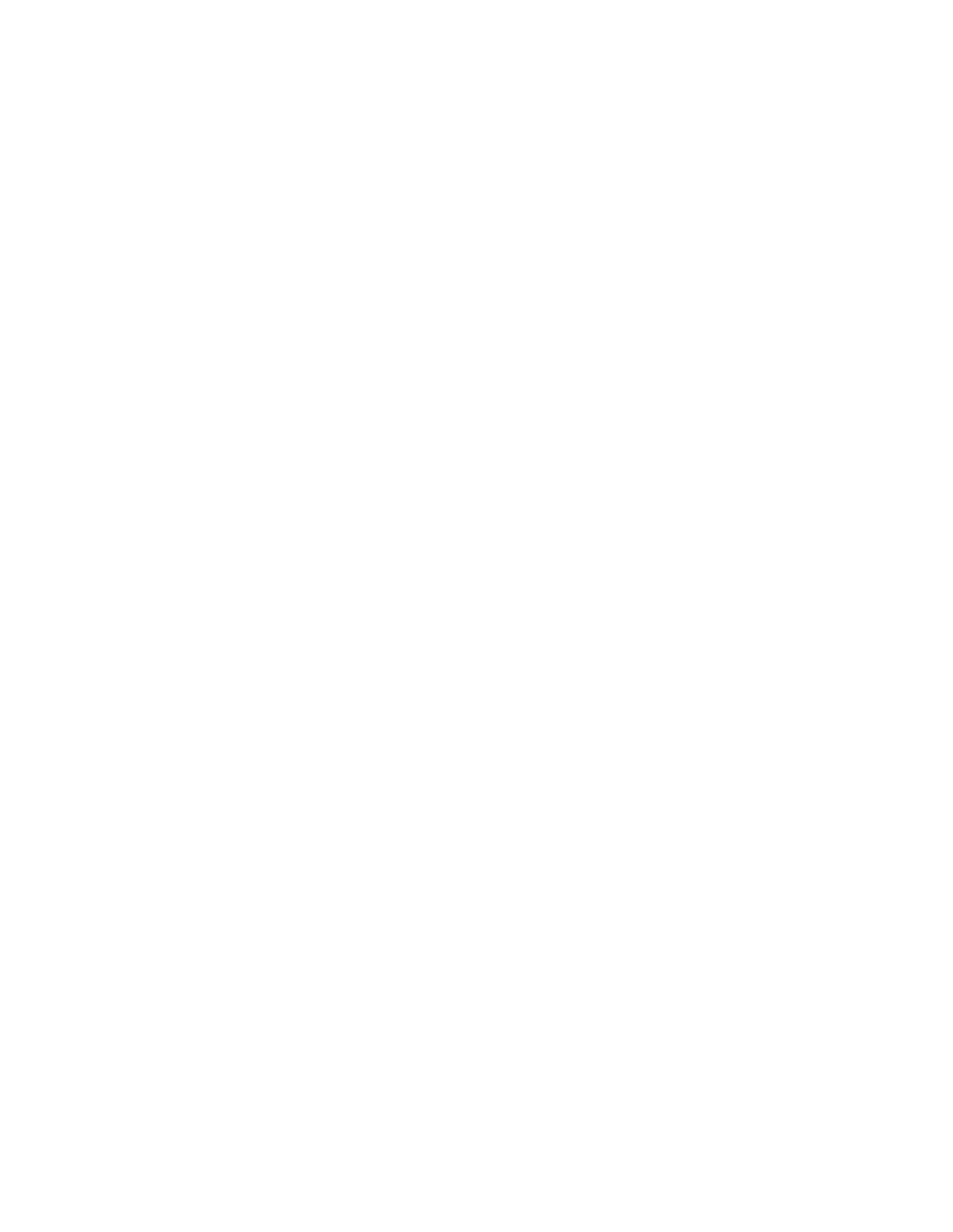#### **Official Basketball Box Score -- Game Totals -- Second Half Statistics Xavier vs Villanova 2/17/2017 7:30 P.M. at The Pavilion (Villanova, Pa.)**

#### **Xavier 24 • 11-15, 3-12 BE**

|                       |                                                                 |                                                       |   | Total                        | 3-Ptr                           |                            |                              | Rebounds                |                |   |    |             |                |                |                |     |
|-----------------------|-----------------------------------------------------------------|-------------------------------------------------------|---|------------------------------|---------------------------------|----------------------------|------------------------------|-------------------------|----------------|---|----|-------------|----------------|----------------|----------------|-----|
| ##                    | Player                                                          |                                                       | S |                              | <b>FG-FGA 3PT FG-FGA FT-FTA</b> |                            | Off Reb                      | Def Reb                 | Tot Reb PF     |   | TP |             | A TO Blk Stl   |                |                | Min |
| 00                    | <b>TURNER, MARQUIA</b>                                          |                                                       | g | 1-4                          | $0 - 1$                         | $1 - 2$                    | 0                            | 0                       | 0              | 3 | 3  | 3           |                | $\Omega$       |                | 19  |
| 01                    | FINCHER, KINDELL                                                |                                                       | g | $2 - 4$                      | $2 - 3$                         | $0 - 0$                    | 0                            |                         |                | 0 | 6  | 0           | 0              | 0              | -0             | 17  |
| 21                    | BLACKWELL, MADDISON                                             |                                                       |   | 1-6                          | $0-0$                           | $0 - 0$                    | 0                            | 3                       | 3              | 0 | 2  | 0           | $\Omega$       | 2 0            |                | 16  |
| 23                    | <b>SCHAEFER, LEAH</b>                                           |                                                       | f | 1-2                          | $0 - 0$                         | $0 - 0$                    | 0                            | 3                       | 3              | 0 | 2  |             | 0              | 0              | $\Omega$       | 15  |
| 30                    | GAFFNEY, RAESHAUN                                               |                                                       | g | $2 - 6$                      | $0 - 1$                         | $2 - 2$                    |                              |                         | 8              |   | 6  |             |                | 0              | 0              | 15  |
| 12.                   | BYRD, JADA                                                      |                                                       |   | 1-1                          | $0 - 0$                         | $0 - 0$                    |                              | $\mathbf 0$             |                |   | 2  | 0           | $\Omega$       | $\Omega$       | $\Omega$       | 8   |
| <b>20</b>             | <b>OWENS, NA'TESHIA</b>                                         |                                                       |   | $0 - 0$                      | $0 - 0$                         | $0 - 0$                    | 0                            | 0                       | 0              | 0 | 0  | 0           | 0              | 0 <sub>0</sub> |                |     |
| 24                    | THOMPSON, MARTHA                                                |                                                       |   | $0 - 0$                      | $0 - 0$                         | $0 - 0$                    | 0                            | $\Omega$                | $\overline{0}$ | 0 | 0  | 0           | $\Omega$       | 0              | - 0            | 0   |
| 25                    | AIJANEN, ANNIINA                                                |                                                       |   | 1-3                          | $0 - 1$                         | 1-2                        | 0                            | 0                       | 0              | 0 | 3  | 0           | 0              | 0              |                | 6   |
| 45                    | PARTLOW, IMANI                                                  |                                                       |   | $0 - 1$                      | $0 - 0$                         | $0 - 0$                    | $\Omega$                     | $\Omega$                | $\mathbf 0$    |   | 0  | 0           | $\mathbf 0$    | $\mathbf{0}$   | $\Omega$       | 3   |
|                       | <b>TEAM</b>                                                     |                                                       |   |                              |                                 |                            | 2                            | 3                       | 5              | 0 |    |             | 0              |                |                |     |
|                       | Totals                                                          |                                                       |   | $9 - 27$                     | $2 - 6$                         | $4 - 6$                    | 4                            | 17                      | 21             | 6 | 24 | $5^{\circ}$ | $\overline{2}$ | $\overline{2}$ | $\overline{2}$ | 100 |
| FG %<br>3FG %<br>FT % | $4 - 15$<br>3rd Otr<br>3rd Otr<br>$1 - 3$<br>3rd Otr<br>$0 - 0$ | 26.7%<br>4th Otr<br>33.3%<br>4th Otr<br>4th Otr<br>0% |   | $5 - 12$<br>$1 - 3$<br>$4-6$ | 41.7%<br>33.3%<br>66.7%         | Half:<br>$H$ alf:<br>Half: | $9 - 27$<br>$2 - 6$<br>$4-6$ | 33.3%<br>50.0%<br>66.7% |                |   |    |             |                |                |                |     |

#### **Villanova 21 • 15-11,10-5 BE**

|                         |                               |                            |                          |                               | Total                           | 3-Ptr                      |                         |                               | Rebounds                |                   |   |                |   |                       |                       |     |                 |
|-------------------------|-------------------------------|----------------------------|--------------------------|-------------------------------|---------------------------------|----------------------------|-------------------------|-------------------------------|-------------------------|-------------------|---|----------------|---|-----------------------|-----------------------|-----|-----------------|
|                         | ## Player                     |                            |                          |                               |                                 | S FG-FGA 3PT FG-FGA FT-FTA |                         | Off Reb                       | Def Reb                 | Tot Reb <b>PF</b> |   | TPI            |   |                       | A TO Blk Stl          |     | Min             |
| 02                      | LOUIN, ALEX                   |                            |                          | g                             | $0 - 7$                         | $0 - 3$                    | $2 - 2$                 | 2                             | 2                       | 4                 | 2 | 2              | 2 | 0                     | $\mathbf{2}^{\prime}$ | - 0 | 19              |
| 12.                     |                               | QUINN, MEGAN               |                          | C                             | $2 - 5$                         | $1 - 3$                    | $0 - 0$                 | 0                             | 6                       | 6                 | 0 | 5              |   | $\mathbf{2}^{\prime}$ |                       | - 0 | 15 <sub>1</sub> |
| 21                      |                               | <b>TUCKER, JANNAH</b>      |                          |                               | $0 - 3$                         | $0 - 2$                    | $0-0$                   | 0                             |                         |                   | 2 | 0              | 0 | 0                     |                       | -0  | 18              |
| 31                      |                               | HAHN, ADRIANNA             |                          | g                             | $3 - 8$                         | $2 - 7$                    | 1-2                     | 0                             |                         |                   | 3 | 9              |   | 0                     | 0                     | -0  | 16              |
| 32                      |                               | <b>WILKES, SAMANTHA</b>    |                          |                               | 1-2                             | $1 - 2$                    | $0-0$                   | 3                             | 3                       | 6                 |   | 3              | 0 |                       | 2                     |     | 14              |
| 11                      |                               | DILLARD, JORDAN            |                          |                               | $0 - 1$                         | $0-0$                      | $0 - 0$                 | 0                             | $\overline{2}$          | $\overline{c}$    | 0 | 0              | 0 | $\mathbf{0}$          | $\mathbf{0}$          | - 0 | 7               |
| 25                      | <b>JEKOT, KELLY</b>           |                            |                          |                               | $0 - 2$                         | $0 - 1$                    | $0-0$                   | 0                             | 0                       | 0                 | 0 | 0              | 0 | 0                     | 0 <sub>0</sub>        |     | 6               |
| 30                      |                               | <b>GEDAKA, MARY</b>        |                          |                               | 0-1                             | $0 - 0$                    | $2 - 2$                 | 0                             | 0                       | 0                 | 0 | $\overline{2}$ | 0 | $\mathbf 0$           | $\Omega$              | - 0 | 5               |
|                         | <b>TEAM</b>                   |                            |                          |                               |                                 |                            |                         |                               | 0                       |                   | 0 |                |   | 0                     |                       |     |                 |
|                         | <b>Totals</b>                 |                            |                          |                               | $6 - 29$                        | $4 - 18$                   | $5-6$                   | 6                             | 15                      | 21 <sub>1</sub>   | 8 | 21             | 4 | 3                     | 6                     |     | 100             |
| FG %<br>3FG %<br>FT $%$ | 3rd Otr<br>3rd Qtr<br>3rd Qtr | $3-14$<br>$1-8$<br>$2 - 2$ | 21.4%<br>12.5%<br>100.0% | 4th Qtr<br>4th Qtr<br>4th Qtr | $3 - 15$<br>$3 - 10$<br>$3 - 4$ | 20.0%<br>30.0%<br>75.0%    | Half:<br>Half:<br>Half: | $6 - 29$<br>$4 - 18$<br>$5-6$ | 20.7%<br>47.4%<br>83.3% |                   |   |                |   |                       |                       |     |                 |

Officials: Bruce Morris, Tom Danaher, Carla Fountain Technical Fouls: Xavier- None. Villanova- None.

|                                                                                                                                                                    |     |     |     |     |     |     |              |       | Off | 2nd    | Fast         |              |
|--------------------------------------------------------------------------------------------------------------------------------------------------------------------|-----|-----|-----|-----|-----|-----|--------------|-------|-----|--------|--------------|--------------|
| Score by periods                                                                                                                                                   | 1st | 2nd | 3rd | 4th | 5th | 6th | <b>Total</b> |       | Off | 2nd    | Fast         |              |
| Xavier                                                                                                                                                             |     | 15  |     | 15  |     | 6   | Points<br>74 | Paint | T/Q | Chance | <b>Break</b> | <b>Bench</b> |
| Villanova                                                                                                                                                          | 21  | 14  |     | 10  |     |     | 76<br>XIJ    |       |     | ▃      |              | 5            |
| $F^{\prime}$ . $F^{\prime}$ . $F^{\prime}$ . $F^{\prime}$ . $F^{\prime}$ . $F^{\prime}$ . $F^{\prime}$ . $F^{\prime}$ . $F^{\prime}$ . $F^{\prime}$ . $F^{\prime}$ |     |     |     |     |     |     |              |       |     |        |              | <u>_</u>     |

Last FG - XU 4th-00:57, VU 4th-00:12.

XU led for 1:04. VU led for 15:17. Game was tied for 3:33.

Score tied - 4 times Lead changed - 3 times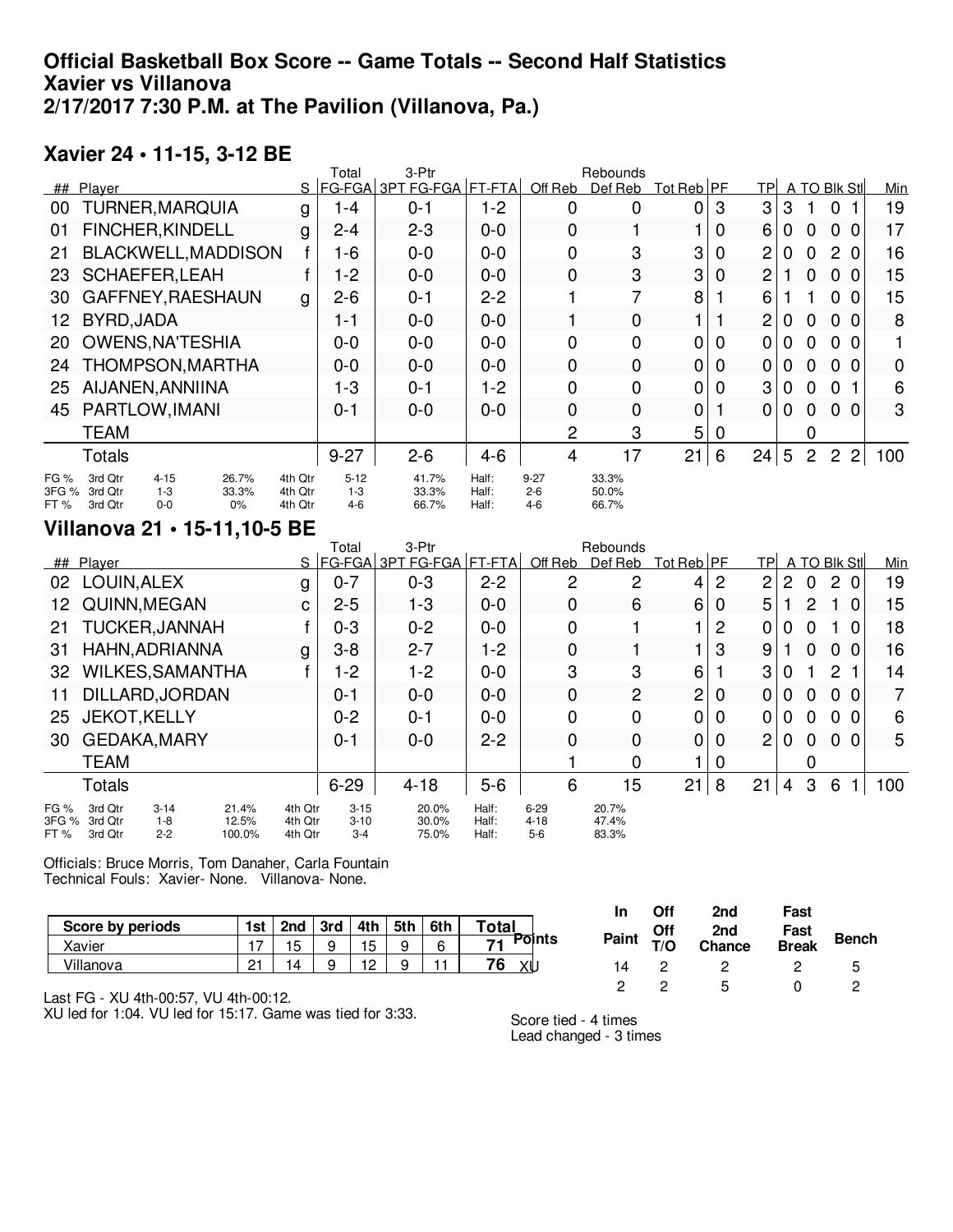#### **Xavier vs Villanova 2/17/2017; 7:30 P.M. at The Pavilion (Villanova, Pa.) Period 3 Play-By-Play**

| <b>VISITORS: Xavier</b>                  | Time  | Score | <b>Margin</b>  | <b>HOME: Villanova</b>            |
|------------------------------------------|-------|-------|----------------|-----------------------------------|
|                                          | 09:41 | 37-32 | H <sub>5</sub> | GOOD! LAYUP by QUINN, MEGAN [PNT] |
|                                          | 09:41 |       |                | ASSIST by LOUIN, ALEX             |
| GOOD! 3PTR by FINCHER, KINDELL           | 09:21 | 37-35 | H <sub>2</sub> |                                   |
| ASSIST by TURNER, MARQUIA                | 09:21 |       |                |                                   |
|                                          | 08:55 |       |                | MISSED 3PTR by LOUIN, ALEX        |
| REBOUND (DEF) by BLACKWELL, MADDISON     | 08:55 |       |                |                                   |
| MISSED JUMPER by GAFFNEY, RAESHAUN       | 08:42 |       |                |                                   |
| REBOUND (OFF) by TEAM                    | 08:42 |       |                |                                   |
|                                          | 08:40 |       |                | FOUL by HAHN, ADRIANNA            |
| MISSED JUMPER by BLACKWELL, MADDISON     | 08:38 |       |                |                                   |
|                                          | 08:38 |       |                | BLOCK by WILKES, SAMANTHA         |
|                                          | 08:37 |       |                | REBOUND (DEF) by LOUIN, ALEX      |
|                                          | 08:25 | 40-35 | H <sub>5</sub> | GOOD! 3PTR by HAHN, ADRIANNA      |
| MISSED JUMPER by BLACKWELL, MADDISON     | 08:06 |       |                |                                   |
|                                          | 08:06 |       |                | BLOCK by QUINN, MEGAN             |
|                                          | 08:04 |       |                | REBOUND (DEF) by WILKES, SAMANTHA |
|                                          | 07:37 |       |                | MISSED JUMPER by QUINN, MEGAN     |
| REBOUND (DEF) by FINCHER, KINDELL        | 07:37 |       |                |                                   |
| GOOD! LAYUP by BLACKWELL, MADDISON [PNT] | 07:22 | 40-37 | $H_3$          |                                   |
| ASSIST by TURNER, MARQUIA                | 07:22 |       |                |                                   |
|                                          | 06:59 |       |                | MISSED 3PTR by QUINN, MEGAN       |
| REBOUND (DEF) by TEAM                    | 06:59 |       |                |                                   |
| MISSED 3PTR by FINCHER, KINDELL          | 06:43 |       |                |                                   |
|                                          | 06:43 |       |                | REBOUND (DEF) by QUINN, MEGAN     |
|                                          | 06:18 |       |                | MISSED 3PTR by HAHN, ADRIANNA     |
|                                          | 06:18 |       |                | REBOUND (OFF) by WILKES, SAMANTHA |
|                                          | 06:12 |       |                | MISSED 3PTR by HAHN, ADRIANNA     |
| REBOUND (DEF) by GAFFNEY, RAESHAUN       | 06:12 |       |                |                                   |
| MISSED LAYUP by GAFFNEY, RAESHAUN        | 06:04 |       |                |                                   |
|                                          | 06:04 |       |                | BLOCK by LOUIN, ALEX              |
|                                          | 06:01 |       |                | REBOUND (DEF) by LOUIN, ALEX      |
|                                          | 05:51 |       |                | MISSED 3PTR by HAHN, ADRIANNA     |
| REBOUND (DEF) by TEAM                    | 05:51 |       |                |                                   |
|                                          | 05:49 |       |                | FOUL by TUCKER, JANNAH            |
| SUB IN: AIJANEN, ANNIINA                 | 05:49 |       |                |                                   |
| SUB IN: PARTLOW, IMANI                   | 05:49 |       |                |                                   |
| SUB IN: BYRD, JADA                       | 05:49 |       |                |                                   |
| SUB OUT: BLACKWELL, MADDISON             | 05:49 |       |                |                                   |
| SUB OUT: SCHAEFER, LEAH                  | 05:49 |       |                |                                   |
| SUB OUT: GAFFNEY, RAESHAUN               | 05:49 |       |                |                                   |
|                                          | 05:49 |       |                | SUB IN: GEDAKA, MARY              |
|                                          | 05:49 |       |                | SUB OUT: QUINN, MEGAN             |
| MISSED LAYUP by PARTLOW, IMANI           | 05:26 |       |                |                                   |
|                                          | 05:25 |       |                | REBOUND (DEF) by TUCKER, JANNAH   |
|                                          | 05:25 |       |                | BLOCK by TUCKER, JANNAH           |
|                                          | 05:00 |       |                | MISSED JUMPER by TUCKER, JANNAH   |
|                                          | 05:00 |       |                | REBOUND (OFF) by WILKES, SAMANTHA |
|                                          |       |       |                |                                   |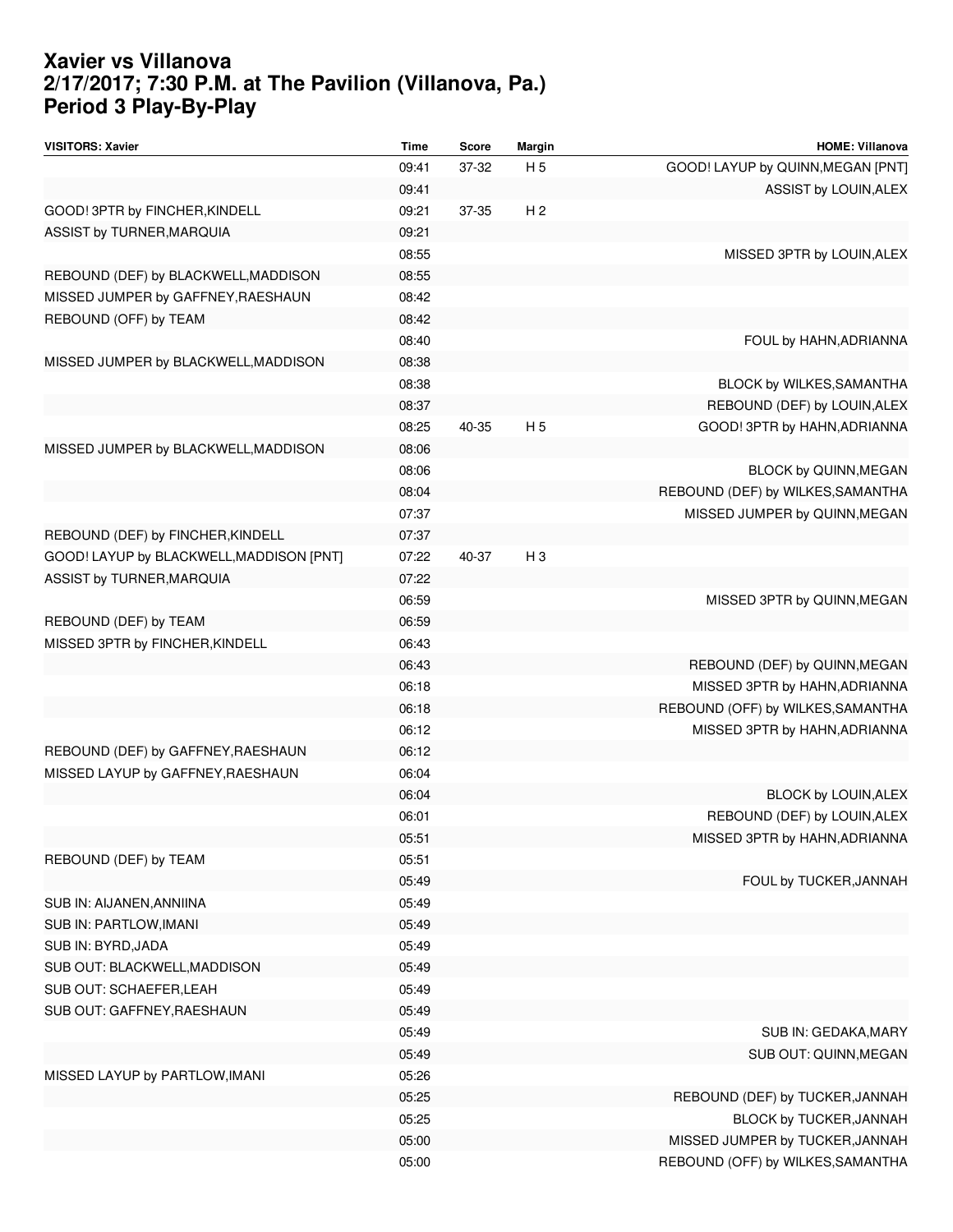| <b>VISITORS: Xavier</b>              | Time  | Score | Margin         | <b>HOME: Villanova</b>            |
|--------------------------------------|-------|-------|----------------|-----------------------------------|
|                                      | 04:26 | 42-37 | H <sub>5</sub> | GOOD! JUMPER by HAHN, ADRIANNA    |
|                                      | 04:13 |       |                | FOUL by HAHN, ADRIANNA            |
| TIMEOUT media                        | 04:13 |       |                |                                   |
| SUB IN: GAFFNEY, RAESHAUN            | 04:12 |       |                |                                   |
| SUB OUT: TURNER, MARQUIA             | 04:12 |       |                |                                   |
|                                      | 04:12 |       |                | SUB IN: JEKOT, KELLY              |
|                                      | 04:12 |       |                | SUB IN: DILLARD, JORDAN           |
|                                      | 04:12 |       |                | SUB OUT: TUCKER, JANNAH           |
|                                      | 04:12 |       |                | SUB OUT: HAHN, ADRIANNA           |
| TURNOVER by GAFFNEY, RAESHAUN        | 03:52 |       |                |                                   |
|                                      | 03:50 |       |                | STEAL by WILKES, SAMANTHA         |
| FOUL by PARTLOW, IMANI               | 03:46 |       |                |                                   |
|                                      | 03:46 | 43-37 | H <sub>6</sub> | GOOD! FT by GEDAKA, MARY          |
|                                      | 03:46 | 44-37 | H <sub>7</sub> | GOOD! FT by GEDAKA, MARY          |
| SUB IN: SCHAEFER, LEAH               | 03:46 |       |                |                                   |
| SUB IN: BLACKWELL, MADDISON          | 03:46 |       |                |                                   |
| <b>SUB IN: TURNER, MARQUIA</b>       | 03:46 |       |                |                                   |
| SUB OUT: GAFFNEY, RAESHAUN           | 03:46 |       |                |                                   |
| SUB OUT: AIJANEN, ANNIINA            | 03:46 |       |                |                                   |
| SUB OUT: PARTLOW, IMANI              | 03:46 |       |                |                                   |
| MISSED LAYUP by FINCHER, KINDELL     | 03:36 |       |                |                                   |
|                                      | 03:36 |       |                | REBOUND (DEF) by DILLARD, JORDAN  |
|                                      | 03:09 |       |                | MISSED 3PTR by LOUIN, ALEX        |
| REBOUND (DEF) by TEAM                | 03:09 |       |                |                                   |
| GOOD! JUMPER by SCHAEFER, LEAH [PNT] | 02:43 | 44-39 | H <sub>5</sub> |                                   |
|                                      | 02:24 |       |                | MISSED LAYUP by JEKOT, KELLY      |
| BLOCK by BLACKWELL, MADDISON         | 02:24 |       |                |                                   |
|                                      | 02:24 |       |                | REBOUND (OFF) by TEAM             |
|                                      | 02:24 |       |                | SUB IN: TUCKER, JANNAH            |
|                                      | 02:24 |       |                | SUB OUT: LOUIN, ALEX              |
|                                      | 02:21 |       |                | TURNOVER by WILKES, SAMANTHA      |
| MISSED JUMPER by BLACKWELL, MADDISON | 02:07 |       |                |                                   |
|                                      | 02:07 |       |                | REBOUND (DEF) by WILKES, SAMANTHA |
|                                      | 01:48 |       |                | MISSED LAYUP by GEDAKA, MARY      |
| REBOUND (DEF) by SCHAEFER, LEAH      | 01:48 |       |                |                                   |
| GOOD! LAYUP by BYRD, JADA [PNT]      | 01:29 | 44-41 | $H_3$          |                                   |
|                                      | 01:08 |       |                | MISSED 3PTR by JEKOT, KELLY       |
| REBOUND (DEF) by SCHAEFER, LEAH      | 01:08 |       |                |                                   |
| MISSED JUMPER by TURNER, MARQUIA     | 00:53 |       |                |                                   |
|                                      | 00:53 |       |                | BLOCK by WILKES, SAMANTHA         |
| REBOUND (OFF) by TEAM                | 00:51 |       |                |                                   |
| SUB IN: AIJANEN, ANNIINA             | 00:50 |       |                |                                   |
| SUB IN: GAFFNEY, RAESHAUN            | 00:50 |       |                |                                   |
| SUB IN: OWENS, NA'TESHIA             | 00:50 |       |                |                                   |
| SUB OUT: FINCHER, KINDELL            | 00:50 |       |                |                                   |
| SUB OUT: BLACKWELL, MADDISON         | 00:50 |       |                |                                   |
| SUB OUT: TURNER, MARQUIA             | 00:50 |       |                |                                   |
|                                      | 00:50 |       |                | SUB IN: QUINN, MEGAN              |
|                                      | 00:50 |       |                | SUB IN: LOUIN, ALEX               |
|                                      | 00:50 |       |                | SUB OUT: GEDAKA, MARY             |
|                                      | 00:50 |       |                | SUB OUT: WILKES, SAMANTHA         |
| MISSED 3PTR by AIJANEN, ANNIINA      | 00:41 |       |                |                                   |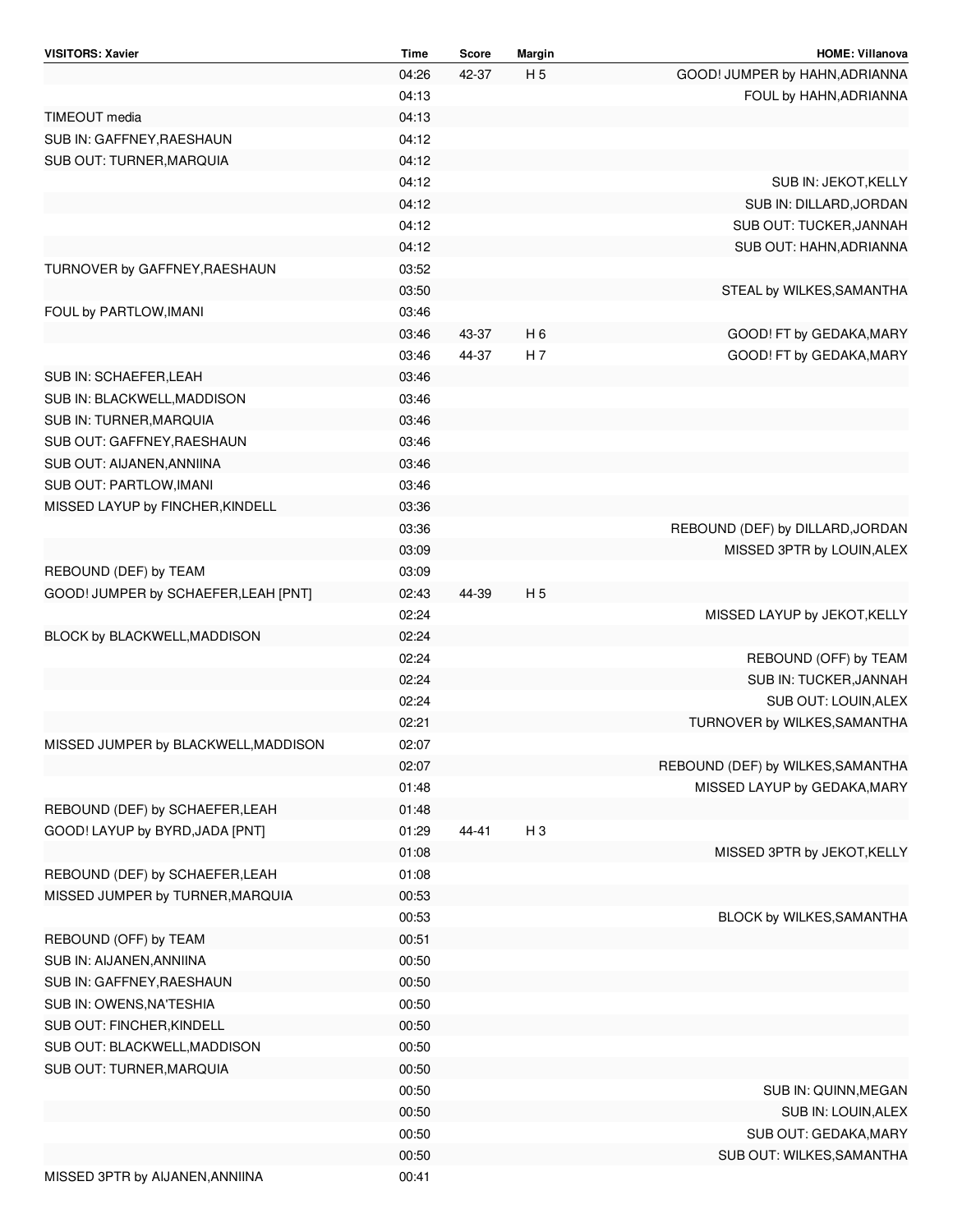| VISITORS: Xavier                   | Time  | <b>Score</b> | Margin | <b>HOME: Villanova</b>        |
|------------------------------------|-------|--------------|--------|-------------------------------|
|                                    | 00:41 |              |        | REBOUND (DEF) by QUINN, MEGAN |
| FOUL by BYRD, JADA                 | 00:11 |              |        |                               |
| SUB IN: BLACKWELL, MADDISON        | 00:11 |              |        |                               |
| SUB OUT: SCHAEFER, LEAH            | 00:11 |              |        |                               |
|                                    | 00:08 |              |        | TURNOVER by QUINN, MEGAN      |
| STEAL by AIJANEN, ANNIINA          | 00:07 |              |        |                               |
| MISSED JUMPER by GAFFNEY, RAESHAUN | 00:02 |              |        |                               |
| REBOUND (OFF) by BYRD, JADA        | 00:02 |              |        |                               |

Xavier 71, Villanova 76

| Period 3-only | In In | Off         | 2nd                    | Fast |              |                        |
|---------------|-------|-------------|------------------------|------|--------------|------------------------|
|               |       |             | Paint T/O Chance Break |      | <b>Bench</b> |                        |
| XU            | 6.    |             | - 0                    |      |              | Score tied - 0 times   |
| VU            |       | $2^{\circ}$ | - 2                    |      |              | Lead changed - 0 times |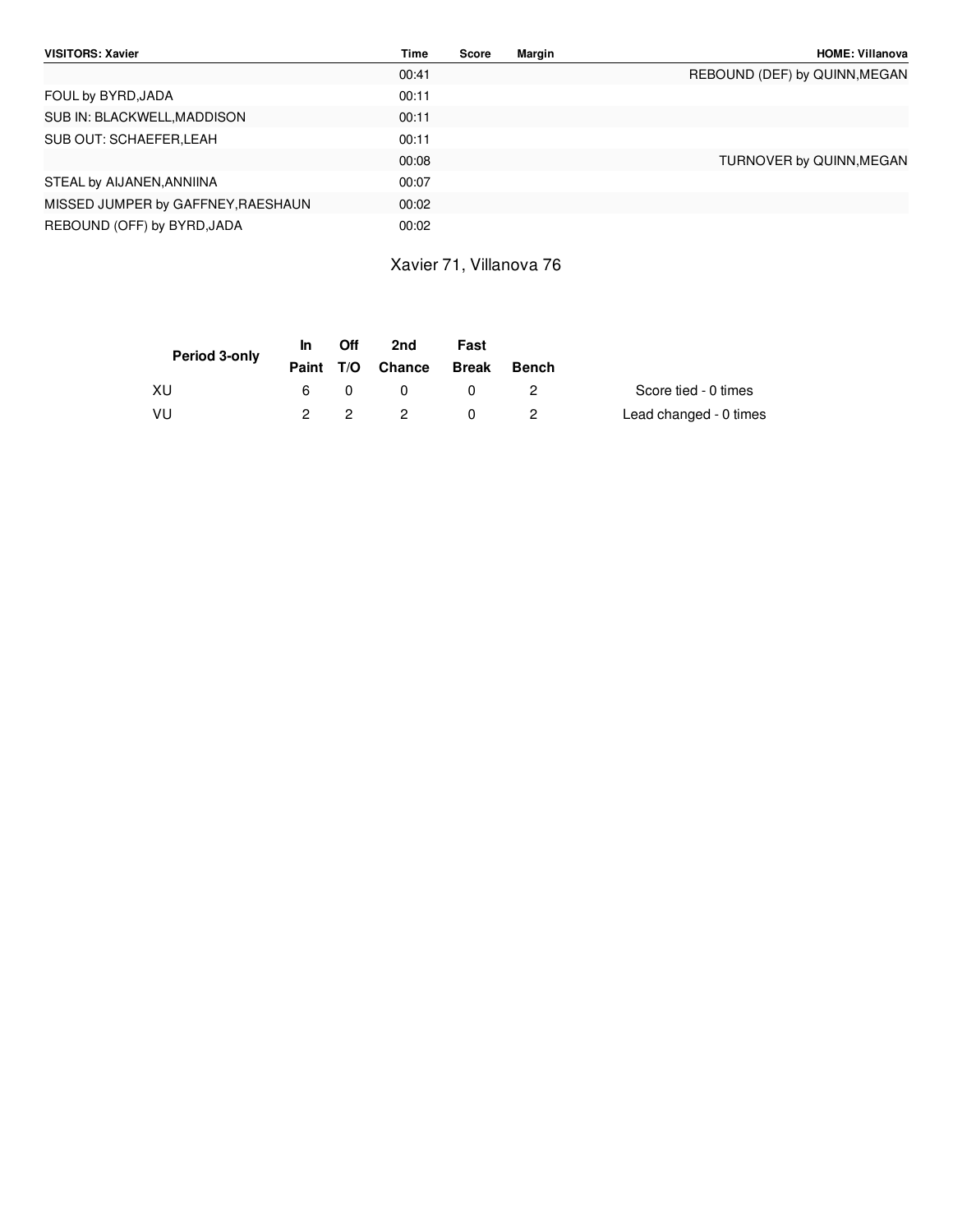#### **Xavier vs Villanova 2/17/2017; 7:30 P.M. at The Pavilion (Villanova, Pa.) Period 4 Play-By-Play**

| <b>VISITORS: Xavier</b>                 | <b>Time</b> | Score | <b>Margin</b>  | <b>HOME: Villanova</b>           |
|-----------------------------------------|-------------|-------|----------------|----------------------------------|
| SUB IN: AIJANEN, ANNIINA                | 10:00       |       |                |                                  |
| SUB IN: BYRD, JADA                      | 10:00       |       |                |                                  |
| SUB OUT: FINCHER, KINDELL               | 10:00       |       |                |                                  |
| SUB OUT: SCHAEFER, LEAH                 | 10:00       |       |                |                                  |
|                                         | 10:00       |       |                | SUB IN: DILLARD, JORDAN          |
|                                         | 10:00       |       |                | SUB OUT: WILKES, SAMANTHA        |
|                                         | 09:47       |       |                | FOUL by LOUIN, ALEX              |
| GOOD! FT by AIJANEN, ANNIINA            | 09:47       | 44-42 | H <sub>2</sub> |                                  |
| MISSED FT by AIJANEN, ANNIINA           | 09:47       |       |                |                                  |
|                                         | 09:47       |       |                | REBOUND (DEF) by DILLARD, JORDAN |
| SUB IN: FINCHER, KINDELL                | 09:47       |       |                |                                  |
| SUB OUT: BYRD, JADA                     | 09:47       |       |                |                                  |
|                                         | 09:26       |       |                | MISSED JUMPER by LOUIN, ALEX     |
| REBOUND (DEF) by GAFFNEY, RAESHAUN      | 09:26       |       |                |                                  |
| GOOD! JUMPER by AIJANEN, ANNIINA [PNT]  | 09:12       | 44-44 | Τ              |                                  |
| ASSIST by TURNER, MARQUIA               | 09:12       |       |                |                                  |
|                                         | 08:56       |       |                | MISSED 3PTR by TUCKER, JANNAH    |
| REBOUND (DEF) by GAFFNEY, RAESHAUN      | 08:56       |       |                |                                  |
| MISSED LAYUP by TURNER, MARQUIA         | 08:32       |       |                |                                  |
|                                         | 08:32       |       |                | REBOUND (DEF) by QUINN, MEGAN    |
|                                         | 08:10       |       |                | MISSED JUMPER by DILLARD, JORDAN |
| REBOUND (DEF) by GAFFNEY, RAESHAUN      | 08:10       |       |                |                                  |
| MISSED LAYUP by BLACKWELL, MADDISON     | 07:51       |       |                |                                  |
|                                         | 07:51       |       |                | REBOUND (DEF) by QUINN, MEGAN    |
|                                         | 07:27       |       |                | MISSED 3PTR by HAHN, ADRIANNA    |
| REBOUND (DEF) by GAFFNEY, RAESHAUN      | 07:27       |       |                |                                  |
| MISSED JUMPER by AIJANEN, ANNIINA       | 07:07       |       |                |                                  |
|                                         | 07:07       |       |                | REBOUND (DEF) by QUINN, MEGAN    |
| FOUL by GAFFNEY, RAESHAUN               | 07:05       |       |                |                                  |
| SUB IN: PARTLOW, IMANI                  | 07:05       |       |                |                                  |
| SUB IN: SCHAEFER, LEAH                  | 07:05       |       |                |                                  |
| SUB OUT: AIJANEN, ANNIINA               | 07:05       |       |                |                                  |
| SUB OUT: BLACKWELL, MADDISON            | 07:05       |       |                |                                  |
|                                         | 07:05       |       |                | SUB IN: JEKOT, KELLY             |
|                                         | 07:05       |       |                | SUB OUT: DILLARD, JORDAN         |
|                                         | 06:46       |       |                | TURNOVER by QUINN, MEGAN         |
| STEAL by TURNER, MARQUIA                | 06:45       |       |                |                                  |
| GOOD! LAYUP by TURNER, MARQUIA [FB/PNT] | 06:40       | 44-46 | V <sub>2</sub> |                                  |
|                                         | 06:21       | 47-46 | H <sub>1</sub> | GOOD! 3PTR by QUINN, MEGAN       |
|                                         | 06:21       |       |                | ASSIST by HAHN, ADRIANNA         |
| MISSED LAYUP by SCHAEFER, LEAH          | 05:58       |       |                |                                  |
|                                         | 05:58       |       |                | BLOCK by LOUIN, ALEX             |
|                                         | 05:56       |       |                | REBOUND (DEF) by QUINN, MEGAN    |
| FOUL by TURNER, MARQUIA                 | 05:44       |       |                |                                  |
|                                         | 05:44       | 48-46 | H <sub>2</sub> | GOOD! FT by HAHN, ADRIANNA       |
|                                         | 05:44       |       |                | MISSED FT by HAHN, ADRIANNA      |
| REBOUND (DEF) by BLACKWELL, MADDISON    | 05:44       |       |                |                                  |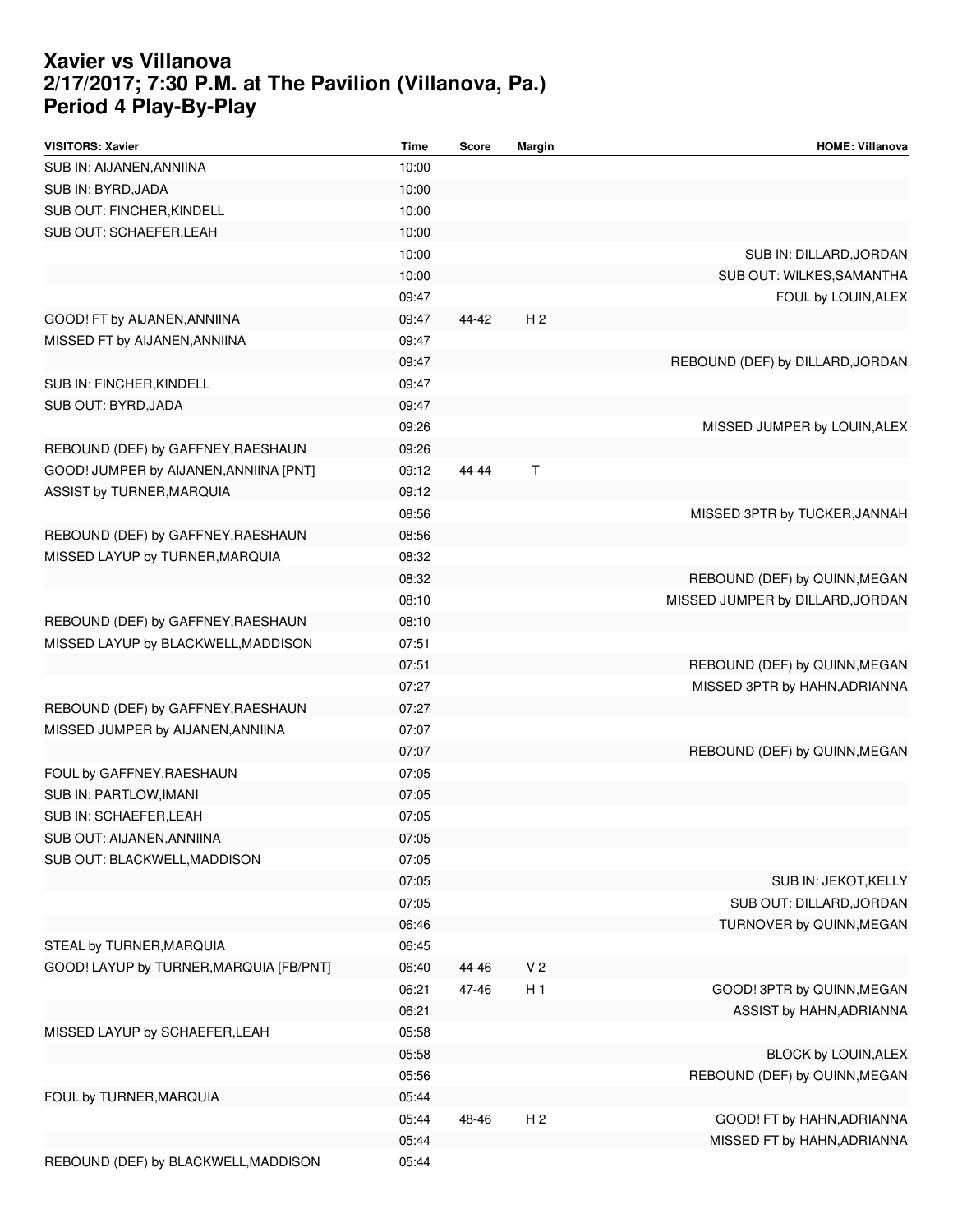| <b>VISITORS: Xavier</b>                | Time  | Score     | Margin         | <b>HOME: Villanova</b>            |
|----------------------------------------|-------|-----------|----------------|-----------------------------------|
| SUB IN: BLACKWELL, MADDISON            | 05:44 |           |                |                                   |
| SUB OUT: PARTLOW, IMANI                | 05:44 |           |                |                                   |
| MISSED LAYUP by BLACKWELL, MADDISON    | 05:25 |           |                |                                   |
|                                        | 05:25 |           |                | REBOUND (DEF) by HAHN, ADRIANNA   |
| FOUL by TURNER, MARQUIA                | 04:57 |           |                |                                   |
|                                        | 04:57 |           |                | TIMEOUT media                     |
|                                        | 04:57 | 49-46     | H <sub>3</sub> | GOOD! FT by LOUIN, ALEX           |
|                                        | 04:57 | $50 - 46$ | H 4            | GOOD! FT by LOUIN, ALEX           |
| SUB IN: BYRD, JADA                     | 04:57 |           |                |                                   |
| SUB OUT: FINCHER, KINDELL              | 04:57 |           |                |                                   |
|                                        | 04:57 |           |                | SUB IN: WILKES, SAMANTHA          |
|                                        | 04:57 |           |                | SUB OUT: JEKOT, KELLY             |
| MISSED 3PTR by GAFFNEY, RAESHAUN       | 04:43 |           |                |                                   |
|                                        |       |           |                |                                   |
|                                        | 04:43 |           |                | REBOUND (DEF) by WILKES, SAMANTHA |
|                                        | 04:11 |           |                | MISSED 3PTR by WILKES, SAMANTHA   |
| BLOCK by BLACKWELL, MADDISON           | 04:11 |           |                |                                   |
| REBOUND (DEADB) by TEAM                | 04:10 |           |                |                                   |
| SUB IN: FINCHER, KINDELL               | 04:10 |           |                |                                   |
| SUB OUT: BYRD, JADA                    | 04:10 |           |                |                                   |
|                                        | 03:51 |           |                | FOUL by HAHN, ADRIANNA            |
| MISSED 3PTR by TURNER, MARQUIA         | 03:33 |           |                |                                   |
| REBOUND (OFF) by GAFFNEY, RAESHAUN     | 03:33 |           |                |                                   |
| GOOD! LAYUP by GAFFNEY, RAESHAUN [PNT] | 03:23 | $50 - 48$ | H <sub>2</sub> |                                   |
|                                        | 02:52 |           |                | MISSED 3PTR by TUCKER, JANNAH     |
| REBOUND (DEF) by GAFFNEY, RAESHAUN     | 02:52 |           |                |                                   |
|                                        | 02:32 |           |                | FOUL by TUCKER, JANNAH            |
| GOOD! FT by GAFFNEY, RAESHAUN          | 02:32 | 50-49     | H <sub>1</sub> |                                   |
| GOOD! FT by GAFFNEY, RAESHAUN          | 02:32 | 50-50     | т              |                                   |
| <b>TIMEOUT 30SEC</b>                   | 02:32 |           |                |                                   |
| SUB IN: BYRD, JADA                     | 02:32 |           |                |                                   |
| SUB OUT: FINCHER, KINDELL              | 02:32 |           |                |                                   |
|                                        | 02:27 |           |                | TIMEOUT 30SEC                     |
| SUB IN: FINCHER, KINDELL               | 02:27 |           |                |                                   |
| SUB OUT: BYRD, JADA                    | 02:27 |           |                |                                   |
|                                        | 02:05 | 53-50     | H <sub>3</sub> | GOOD! 3PTR by WILKES, SAMANTHA    |
|                                        | 02:05 |           |                | ASSIST by QUINN, MEGAN            |
| GOOD! 3PTR by FINCHER, KINDELL         | 01:46 | 53-53     | Т              |                                   |
| ASSIST by GAFFNEY, RAESHAUN            | 01:46 |           |                |                                   |
|                                        | 01:14 |           |                | TIMEOUT 30SEC                     |
|                                        | 01:14 |           |                | MISSED 3PTR by LOUIN, ALEX        |
| REBOUND (DEF) by BLACKWELL, MADDISON   | 01:14 |           |                |                                   |
|                                        | 00:57 | 53-55     | V <sub>2</sub> |                                   |
| GOOD! LAYUP by GAFFNEY, RAESHAUN [PNT] |       |           |                |                                   |
| ASSIST by SCHAEFER, LEAH               | 00:57 |           |                |                                   |
|                                        | 00:39 |           |                | MISSED 3PTR by HAHN, ADRIANNA     |
| REBOUND (DEF) by SCHAEFER, LEAH        | 00:39 |           |                |                                   |
|                                        | 00:36 |           |                | FOUL by WILKES, SAMANTHA          |
|                                        | 00:30 |           |                | FOUL by LOUIN, ALEX               |
| MISSED FT by TURNER, MARQUIA           | 00:30 |           |                |                                   |
| REBOUND (DEADB) by TEAM                | 00:30 |           |                |                                   |
| GOOD! FT by TURNER, MARQUIA            | 00:30 | 53-56     | $V_3$          |                                   |
|                                        | 00:30 |           |                | <b>TIMEOUT TEAM</b>               |
| SUB IN: BYRD, JADA                     | 00:30 |           |                |                                   |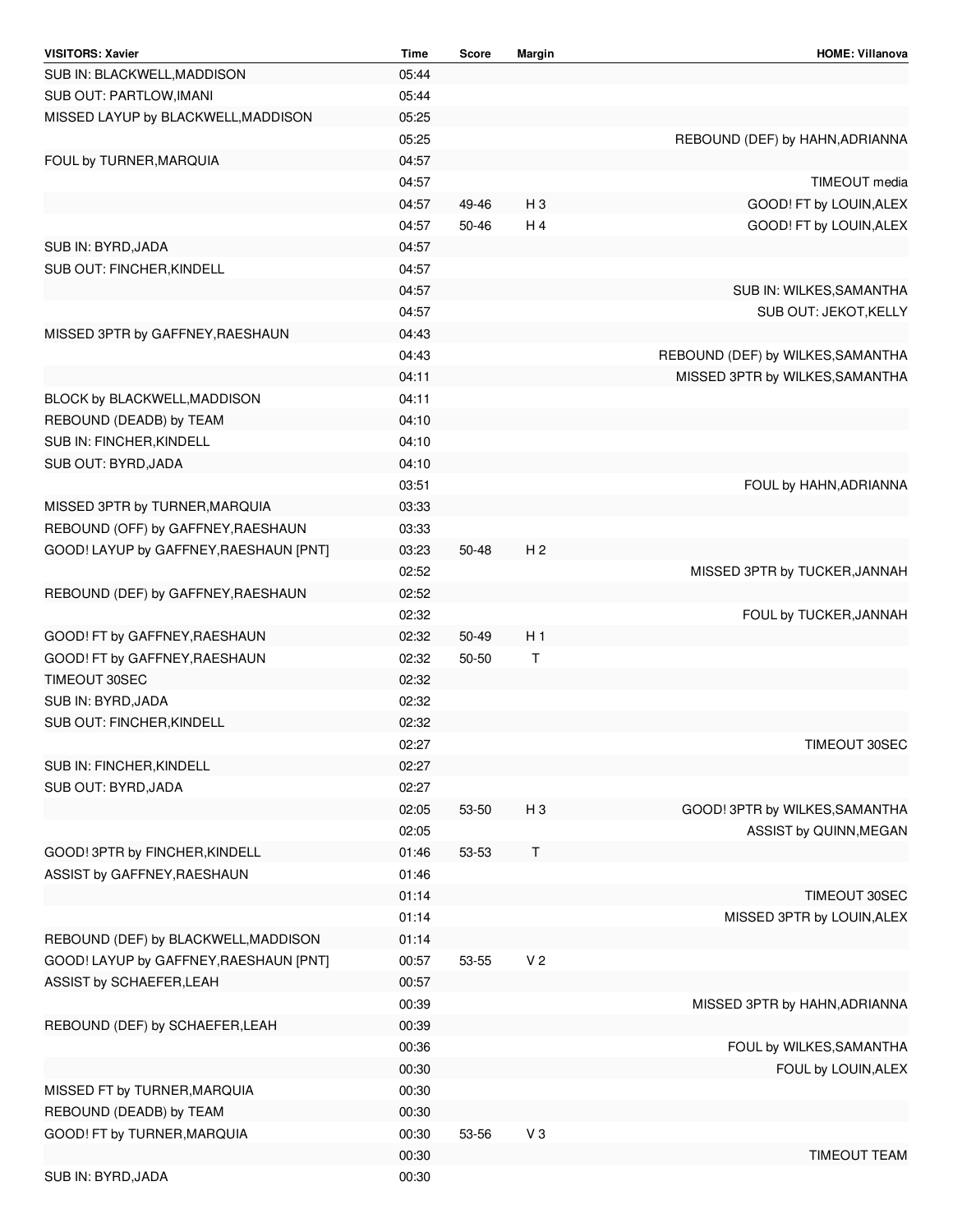| <b>VISITORS: Xavier</b>            | Time  | Score | Margin | <b>HOME: Villanova</b>            |
|------------------------------------|-------|-------|--------|-----------------------------------|
| SUB OUT: FINCHER, KINDELL          | 00:30 |       |        |                                   |
|                                    | 00:25 |       |        | MISSED 3PTR by QUINN, MEGAN       |
|                                    | 00:25 |       |        | REBOUND (OFF) by LOUIN, ALEX      |
|                                    | 00:20 |       |        | MISSED LAYUP by LOUIN, ALEX       |
|                                    | 00:20 |       |        | REBOUND (OFF) by WILKES, SAMANTHA |
|                                    | 00:16 |       |        | MISSED JUMPER by LOUIN, ALEX      |
|                                    | 00:16 |       |        | REBOUND (OFF) by LOUIN, ALEX      |
|                                    | 00:12 | 56-56 | Т      | GOOD! 3PTR by HAHN, ADRIANNA      |
|                                    | 00:12 |       |        | ASSIST by LOUIN, ALEX             |
| FOUL by TURNER, MARQUIA            | 00:08 |       |        |                                   |
| TURNOVER by TURNER, MARQUIA        | 00:08 |       |        |                                   |
|                                    | 00:01 |       |        | MISSED JUMPER by LOUIN, ALEX      |
| REBOUND (DEF) by GAFFNEY, RAESHAUN | 00:00 |       |        |                                   |
|                                    |       |       |        |                                   |

Xavier 71, Villanova 76

| Period 4-only | In 1     | Off | 2nd                    | Fast           |       |                        |
|---------------|----------|-----|------------------------|----------------|-------|------------------------|
|               |          |     | Paint T/O Chance Break |                | Bench |                        |
| XU            |          | 8 2 | $\overline{2}$         | $\overline{2}$ |       | Score tied - 6 times   |
| - VU          | $\Omega$ | 0   | $\mathbf{R}$           |                |       | Lead changed - 4 times |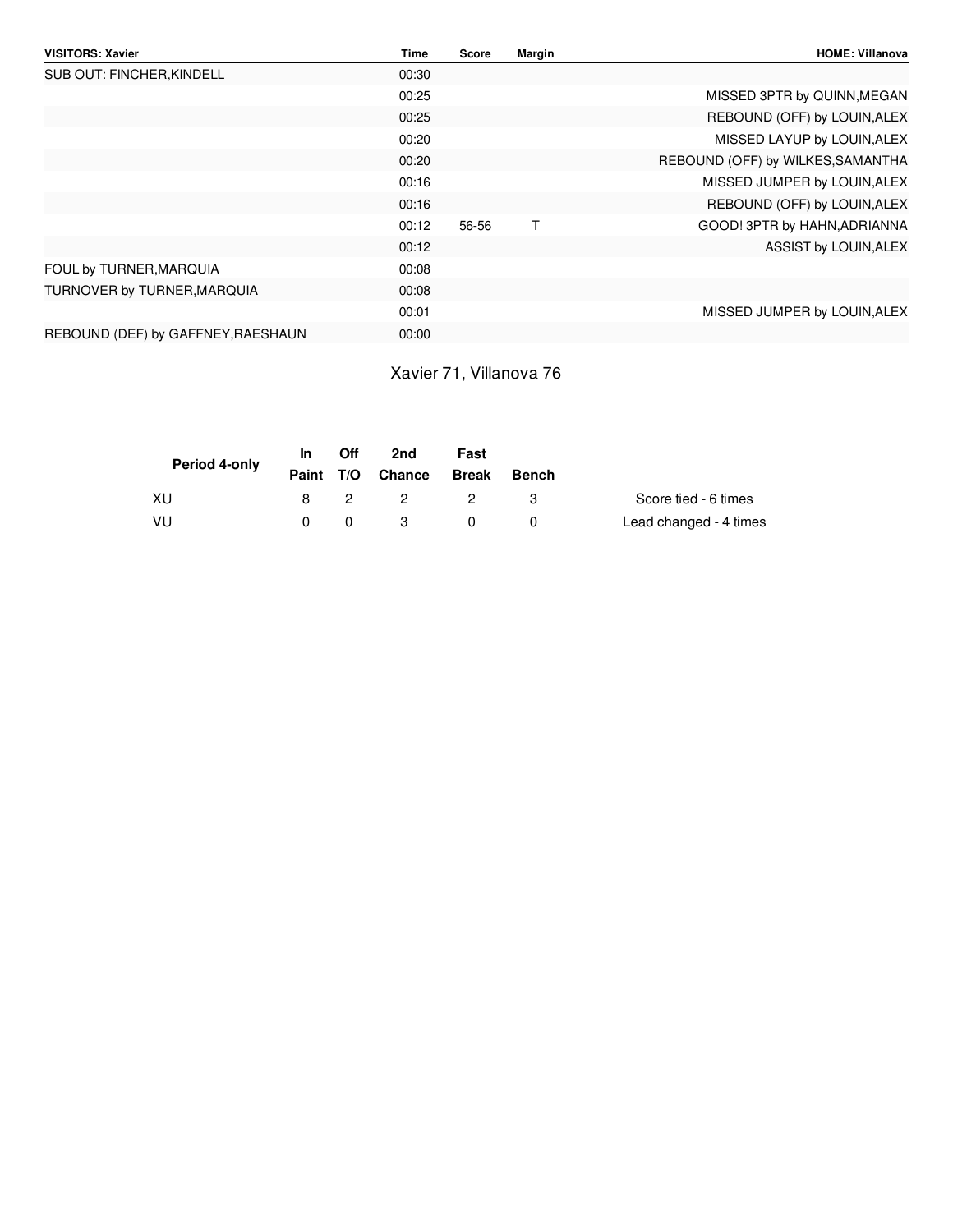#### **Xavier vs Villanova 2/17/2017; 7:30 P.M. at The Pavilion (Villanova, Pa.) Period 5 Play-By-Play**

| <b>VISITORS: Xavier</b>              | Time  | <b>Score</b> | <b>Margin</b>  | <b>HOME: Villanova</b>            |
|--------------------------------------|-------|--------------|----------------|-----------------------------------|
|                                      | 04:40 |              |                | MISSED JUMPER by HAHN, ADRIANNA   |
| REBOUND (DEF) by BLACKWELL, MADDISON | 04:40 |              |                |                                   |
| GOOD! JUMPER by GAFFNEY, RAESHAUN    | 04:25 | 56-58        | V <sub>2</sub> |                                   |
|                                      | 04:05 | 58-58        | Т              | GOOD! JUMPER by LOUIN, ALEX [PNT] |
| FOUL by BLACKWELL, MADDISON          | 04:05 |              |                |                                   |
|                                      | 04:05 | 59-58        | H <sub>1</sub> | GOOD! FT by LOUIN, ALEX           |
| MISSED JUMPER by BLACKWELL, MADDISON | 03:45 |              |                |                                   |
|                                      | 03:45 |              |                | REBOUND (DEF) by LOUIN, ALEX      |
|                                      | 03:23 |              |                | MISSED 3PTR by WILKES, SAMANTHA   |
| REBOUND (DEF) by TURNER, MARQUIA     | 03:23 |              |                |                                   |
| MISSED JUMPER by GAFFNEY, RAESHAUN   | 03:08 |              |                |                                   |
|                                      | 03:08 |              |                | REBOUND (DEF) by TUCKER, JANNAH   |
|                                      | 02:47 | 61-58        | $H_3$          | GOOD! LAYUP by LOUIN, ALEX [PNT]  |
|                                      | 02:47 |              |                | ASSIST by WILKES, SAMANTHA        |
| GOOD! 3PTR by FINCHER, KINDELL       | 02:30 | $61 - 61$    | Т              |                                   |
| ASSIST by GAFFNEY, RAESHAUN          | 02:30 |              |                |                                   |
| <b>TIMEOUT 30SEC</b>                 | 02:27 |              |                |                                   |
| SUB IN: BYRD, JADA                   | 02:27 |              |                |                                   |
| SUB IN: PARTLOW, IMANI               | 02:27 |              |                |                                   |
| SUB OUT: FINCHER, KINDELL            | 02:27 |              |                |                                   |
| SUB OUT: SCHAEFER, LEAH              | 02:27 |              |                |                                   |
|                                      | 02:02 |              |                | MISSED 3PTR by WILKES, SAMANTHA   |
| REBOUND (DEF) by TEAM                | 02:02 |              |                |                                   |
| SUB IN: FINCHER, KINDELL             | 01:59 |              |                |                                   |
| SUB IN: SCHAEFER, LEAH               | 01:59 |              |                |                                   |
| SUB OUT: BYRD, JADA                  | 01:59 |              |                |                                   |
| SUB OUT: PARTLOW, IMANI              | 01:59 |              |                |                                   |
|                                      | 01:35 |              |                | FOUL by WILKES, SAMANTHA          |
| GOOD! FT by GAFFNEY, RAESHAUN        | 01:35 | $61 - 62$    | V <sub>1</sub> |                                   |
| MISSED FT by GAFFNEY, RAESHAUN       | 01:35 |              |                |                                   |
|                                      | 01:35 |              |                | REBOUND (DEF) by WILKES, SAMANTHA |
| SUB IN: BYRD, JADA                   | 01:35 |              |                |                                   |
| SUB OUT: FINCHER, KINDELL            | 01:35 |              |                |                                   |
|                                      | 01:17 | 63-62        | H <sub>1</sub> | GOOD! JUMPER by HAHN, ADRIANNA    |
|                                      | 00:53 |              |                | FOUL by WILKES, SAMANTHA          |
| GOOD! FT by BLACKWELL, MADDISON      | 00:53 | 63-63        | Τ              |                                   |
| GOOD! FT by BLACKWELL, MADDISON      | 00:53 | 63-64        | V <sub>1</sub> |                                   |
| SUB IN: FINCHER, KINDELL             | 00:53 |              |                |                                   |
| SUB OUT: BYRD, JADA                  | 00:53 |              |                |                                   |
|                                      | 00:47 |              |                | TIMEOUT 30SEC                     |
| SUB IN: BYRD, JADA                   | 00:47 |              |                |                                   |
| SUB OUT: FINCHER, KINDELL            | 00:47 |              |                |                                   |
|                                      | 00:40 |              |                | MISSED 3PTR by WILKES, SAMANTHA   |
| REBOUND (DEF) by BLACKWELL, MADDISON | 00:40 |              |                |                                   |
| MISSED JUMPER by TURNER, MARQUIA     | 00:12 |              |                |                                   |
| REBOUND (OFF) by BLACKWELL, MADDISON | 00:12 |              |                |                                   |
|                                      | 00:10 |              |                | SUB IN: JEKOT, KELLY              |
|                                      |       |              |                |                                   |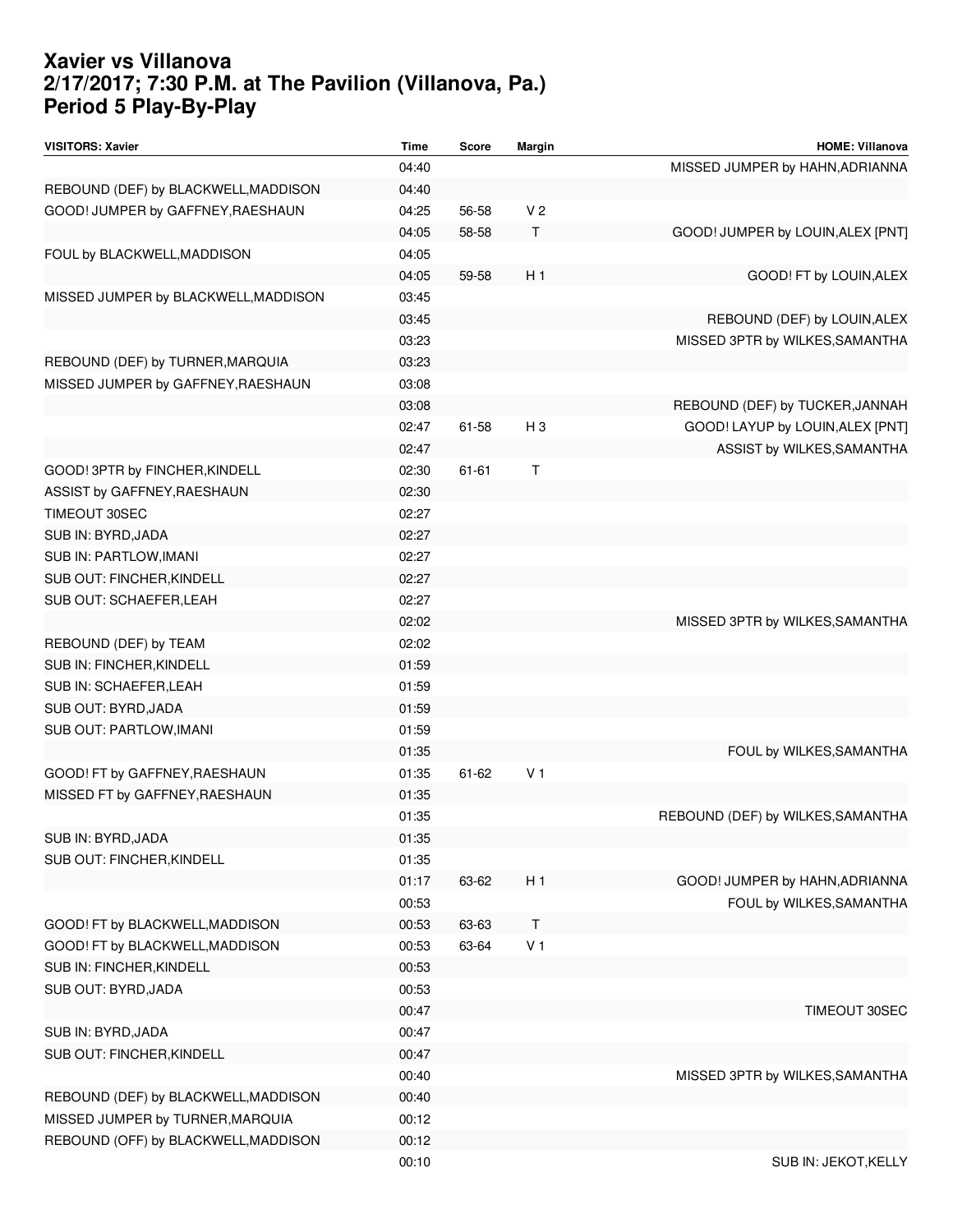| <b>VISITORS: Xavier</b>              | <b>Time</b> | Score | Margin         | <b>HOME: Villanova</b>              |
|--------------------------------------|-------------|-------|----------------|-------------------------------------|
|                                      | 00:10       |       |                | SUB OUT: HAHN, ADRIANNA             |
|                                      | 00:07       |       |                | FOUL by QUINN, MEGAN                |
| GOOD! FT by GAFFNEY, RAESHAUN        | 00:07       | 63-65 | V <sub>2</sub> |                                     |
| MISSED FT by GAFFNEY, RAESHAUN       | 00:07       |       |                |                                     |
|                                      | 00:07       |       |                | REBOUND (DEF) by LOUIN, ALEX        |
|                                      | 00:07       |       |                | SUB IN: HAHN, ADRIANNA              |
|                                      | 00:07       |       |                | SUB OUT: WILKES, SAMANTHA           |
|                                      | 00:02       | 65-65 | т              | GOOD! LAYUP by LOUIN, ALEX [FB/PNT] |
| TIMEOUT 30SEC                        | 00:02       |       |                |                                     |
| SUB IN: FINCHER, KINDELL             | 00:02       |       |                |                                     |
| SUB OUT: BYRD, JADA                  | 00:02       |       |                |                                     |
|                                      | 00:02       |       |                | SUB IN: WILKES, SAMANTHA            |
|                                      | 00:02       |       |                | SUB OUT: HAHN, ADRIANNA             |
| MISSED JUMPER by BLACKWELL, MADDISON | 00:00       |       |                |                                     |
| REBOUND (DEADB) by TEAM              | 00:00       |       |                |                                     |

Xavier 71, Villanova 76

| Period 5-only | <b>In</b>    | Off      | 2nd                    | Fast     |              |                        |
|---------------|--------------|----------|------------------------|----------|--------------|------------------------|
|               |              |          | Paint T/O Chance Break |          | <b>Bench</b> |                        |
| XU            | $\mathsf{n}$ | $\Omega$ | $\sim$ 1 $\sim$        |          |              | Score tied - 4 times   |
| - VU          | 6.           | 0        |                        | $\sim$ 2 |              | Lead changed - 4 times |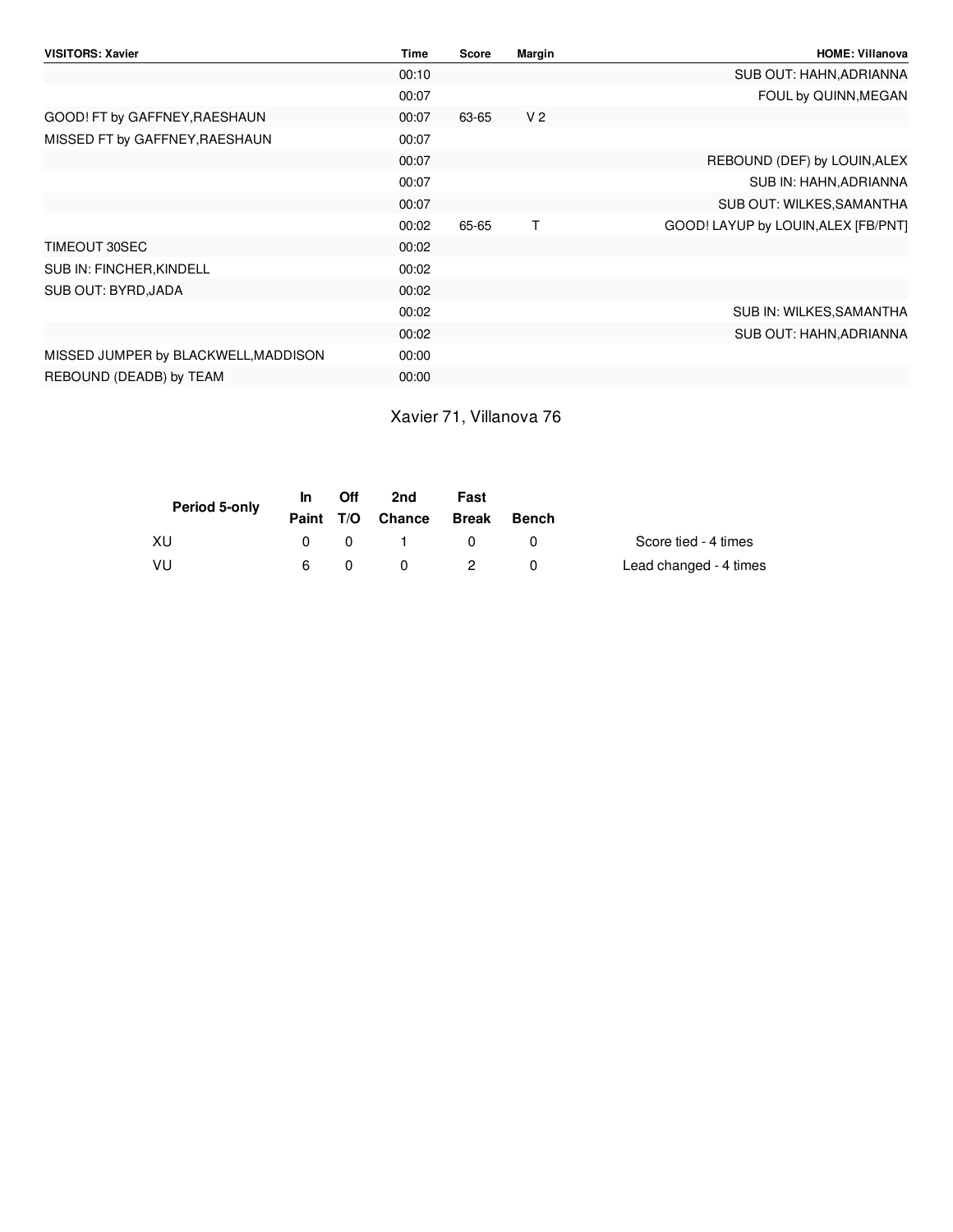#### **Xavier vs Villanova 2/17/2017; 7:30 P.M. at The Pavilion (Villanova, Pa.) Scoring/Runs Reference**

| Period 1                      |                |            |   |                |                          |
|-------------------------------|----------------|------------|---|----------------|--------------------------|
| Xavier                        |                | Score Marg |   |                | Villanova                |
|                               |                | $0 - 3$    | 3 | 3              | QUINN 3PTR - 09:26       |
| 08:14 - SCHAEFER LAYUP<br>[P] | $\mathfrak{p}$ | $2 - 3$    | 1 |                |                          |
|                               |                | $2 - 5$    | 3 | $\overline{c}$ | QUINN LAYUP [P] - 07:41  |
| 07:25 - GAFFNEY JUMPER 2      |                | $4 - 5$    | 1 |                |                          |
|                               |                | $4 - 8$    | 4 | 3              | <b>HAHN 3PTR - 07:11</b> |
|                               |                | $4 - 11$   | 7 | 3              | LOUIN 3PTR - 05:47       |
| 04:55 - AIJANEN JUMPER<br>[P] | $\overline{2}$ | $6 - 11$   | 5 |                |                          |
|                               |                | $6 - 13$   | 7 | 2              | WILKES JUMPER - 04:32    |
| 04:12 - FINCHER LAYUP<br>[P]  | $\overline{2}$ | $8 - 13$   | 5 |                |                          |
|                               |                | $8 - 16$   | 8 | 3              | LOUIN 3PTR [F] - 03:38   |
| 02:55 - TURNER 3PTR           | 3              | $11 - 165$ |   |                |                          |
|                               |                | $11 - 198$ |   | 3              | LOUIN 3PTR - 02:41       |
| 01:14 - PARTLOW JUMPER<br>[P] | b              | 13-196     |   |                |                          |
| 00:39 - PARTLOW JUMPER<br>[P] | 2              | 15-194     |   |                |                          |
|                               |                | $15-216$   |   | $\overline{2}$ | DILLARD JUMPER - 00:20   |
| 00:03 - TURNER LAYUP [P] 2    |                | 17-214     |   |                |                          |
|                               |                |            |   |                |                          |

| Xavier                          |                | Score Marg |                | Villanova                  |
|---------------------------------|----------------|------------|----------------|----------------------------|
| 09:37 - BLACKWELL JUMPER<br>[P] |                | 19-21 2    |                |                            |
|                                 |                | 19-24 5    | 3              | HAHN 3PTR - 08:56          |
|                                 |                | 19-278     | 3              | <b>TUCKER 3PTR - 07:56</b> |
| 07:38 - GAFFNEY LAYUP [P]       | $\overline{c}$ | $21 - 276$ |                |                            |
|                                 |                | $21 - 309$ | 3              | QUINN 3PTR - 06:43         |
| 06:19 - AIJANEN JUMPER [P]      | $\overline{2}$ | 23-307     |                |                            |
| 05:29 - TURNER JUMPER [P]       | 2              | 25-30 5    |                |                            |
| 04:32 - FINCHER 3PTR            | 3              | 28-30 2    |                |                            |
|                                 |                | 28-33 5    | 3              | HAHN 3PTR - 03:57          |
| 02:59 - GAFFNEY JUMPER          | 2              | 30-333     |                |                            |
|                                 |                | 30-35 5    | $\overline{2}$ | HAHN LAYUP [P]<br>$-02:38$ |
| 00:03 - TURNER JUMPER           | 2              | 32-353     |                |                            |

Period 3

| Xavier                         |                       | Score Marg |  |                | Villanova                   |
|--------------------------------|-----------------------|------------|--|----------------|-----------------------------|
|                                |                       | $32-37.5$  |  | $\overline{2}$ | QUINN LAYUP [P]<br>$-09:41$ |
| 09:21 - FINCHER 3PTR           | 3                     | 35-372     |  |                |                             |
|                                |                       | 35-40 5    |  | 3              | HAHN 3PTR - 08:25           |
| 07:22 - BLACKWELL LAYUP<br>[P] | $\overline{c}$        | $37-40.3$  |  |                |                             |
|                                |                       | $37-425$   |  | $\overline{2}$ | HAHN JUMPER - 04:26         |
|                                |                       | $37-436$   |  | 1              | GEDAKA FT - 03:46           |
|                                |                       | 37-447     |  | 1              | GEDAKA FT - 03:46           |
| 02:43 - SCHAEFER JUMPER<br>[P] | $\overline{2}$        | $39-44.5$  |  |                |                             |
| 01:29 - BYRD LAYUP [P]         | $\mathbf{2}^{\prime}$ | 41-443     |  |                |                             |

| Period 4                       |                |               |   |                            |
|--------------------------------|----------------|---------------|---|----------------------------|
| Xavier                         |                | Score Marg    |   | Villanova                  |
| 09:47 - AIJANEN FT             | 1              | 42-442        |   |                            |
| 09:12 - AIJANEN JUMPER [P] 2   |                | $44 - 440$    |   |                            |
| 06:40 - TURNER LAYUP [P] [F] 2 |                | $46 - 44 - 2$ |   |                            |
|                                |                | 46-471        | 3 | QUINN 3PTR - 06:21         |
|                                |                | 46-482        | 1 | <b>HAHN FT - 05:44</b>     |
|                                |                | 46-493        | 1 | <b>LOUIN FT - 04:57</b>    |
|                                |                | 46-504        | 1 | LOUIN FT - 04:57           |
| 03:23 - GAFFNEY LAYUP [P]      | 2              | 48-502        |   |                            |
| 02:32 - GAFFNEY FT             | 1              | 49-50 1       |   |                            |
| 02:32 - GAFFNEY FT             | 1              | 50-50 0       |   |                            |
|                                |                | 50-533        | 3 | <b>WILKES 3PTR - 02:05</b> |
| 01:46 - FINCHER 3PTR           | 3              | 53-53 0       |   |                            |
| 00:57 - GAFFNEY LAYUP [P]      | $\overline{2}$ | $55 - 53 - 2$ |   |                            |
| 00:30 - TURNER FT              | 1              | $56-53-3$     |   |                            |
|                                |                | 56-56 0       | 3 | HAHN 3PTR - 00:12          |